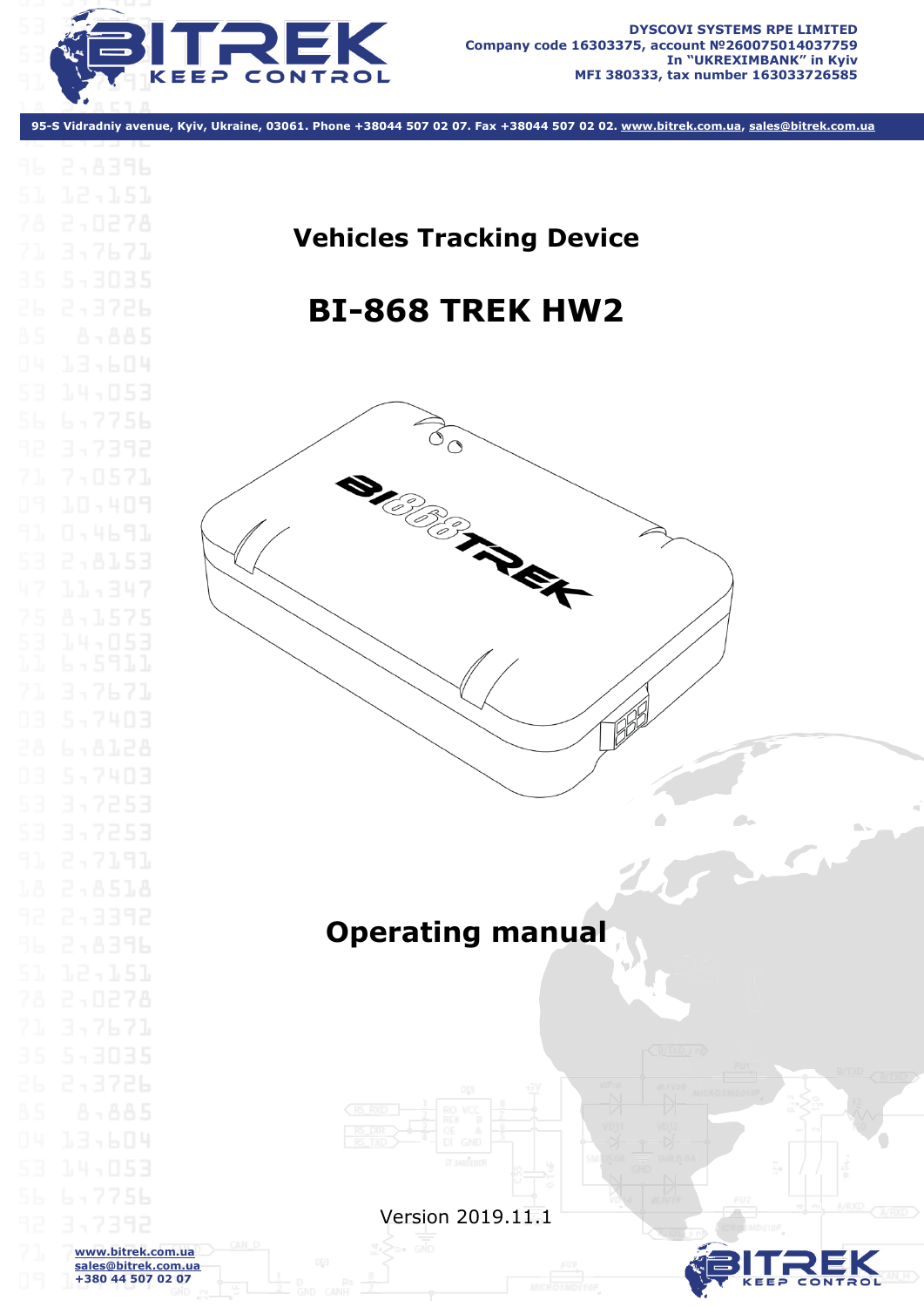<span id="page-1-0"></span>

| 11 2,7191                                |                                                                    |
|------------------------------------------|--------------------------------------------------------------------|
| 2.8518                                   | $\overline{2}$                                                     |
| 243392<br>2,8396                         |                                                                    |
| 12,151                                   | Safety requirements within installation and maintenance of "BI-868 |
| 2,0278                                   |                                                                    |
| 3,7671<br>5,3035                         |                                                                    |
| 2,3726                                   |                                                                    |
| 8-885                                    |                                                                    |
| 13,604                                   |                                                                    |
| 14,053                                   |                                                                    |
| 5,7756                                   |                                                                    |
| 3,7392<br>7,0571                         |                                                                    |
| 10,409                                   |                                                                    |
| 0.4691                                   |                                                                    |
| 2.8153                                   |                                                                    |
| 1.1.4347<br>8-1575                       |                                                                    |
| 14,053                                   |                                                                    |
| 6.5911                                   |                                                                    |
| 3,7671                                   |                                                                    |
| 5,7403<br>28 6.8128                      |                                                                    |
|                                          |                                                                    |
| 7253                                     |                                                                    |
| 3,7253                                   | List of information commands to operate the device 11              |
| - 71.91<br>2.8518                        | List of control commands to operate the device 13                  |
| -3392                                    |                                                                    |
| 2,8396                                   |                                                                    |
| 12,151                                   |                                                                    |
| 2,0278                                   |                                                                    |
| 3,7671<br>5,3035                         |                                                                    |
| オイソアト                                    |                                                                    |
| 8-885                                    | Appendix 2 - List of I/O elements.                                 |
| 13,604                                   |                                                                    |
| 14,053                                   | ST 348 SEBDR                                                       |
| 4 기억원원                                   |                                                                    |
| 751157                                   |                                                                    |
| 10,409                                   | <b>FUS</b><br><b>MICROSMOG10F</b>                                  |
| www.bitrek.com.ua<br>sales@bitrek.com.ua |                                                                    |
| +380 44 507 02 07                        |                                                                    |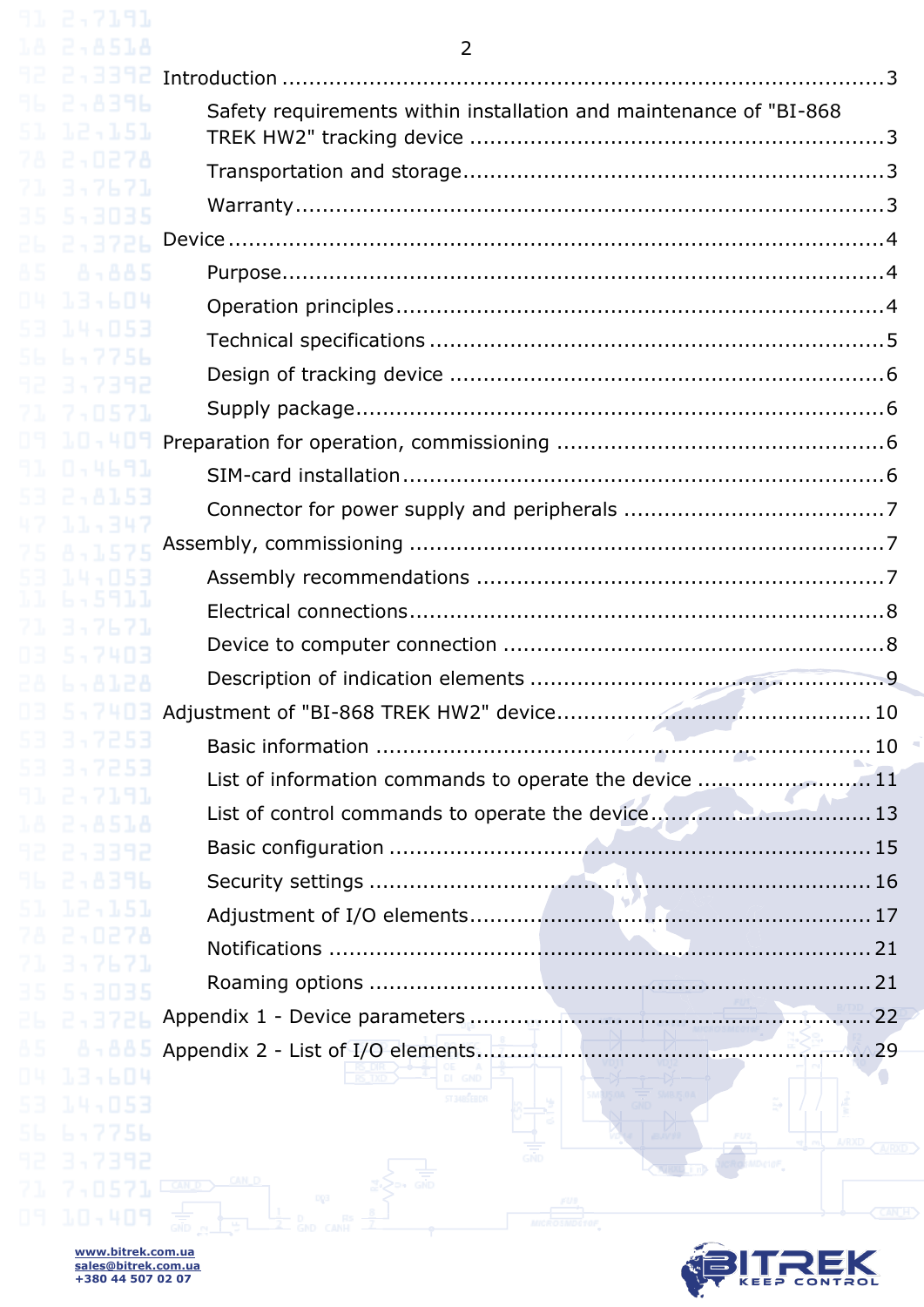# **Introduction**

<span id="page-2-0"></span>3,7671

7,8571

#### *Safety requirements within installation and maintenance of "BI-868 TREK HW2" tracking device*

Technical staff involved in installation of tracking device is in charge for compliance with security measures, as well as the staff responsible for equipment at the work area.

Work area shall be in conformity with the fire safety regulations in 13,604 accordance with GOST 12.1.004 and electrical safety in accordance with GOST 12.1.019.

> Vehicles at the work area shall comply with the occupational safety and health rules in accordance with the DNAOP (State regulations on labor protection) 0.00-1.28-97.

> To prevent damage, device shall be stored in a shock-proof packaging. Before using, place the device so that you can see the indication display elements. Before connecting/disconnecting the power socket and inputs/outputs, turn off the power supply.

#### *Transportation and storage*

<span id="page-2-1"></span>Transportation of tracking device in the transport packaging of the manufacturer is allowed by all kinds of enclosed land and sea transport (rail cars, containers, vehicles of closed type, bilges, etc.). Transportation in pressurized heated compartments of the aircraft is allowed. Transportation and storage shall be carried out under conditions in compliance with storage conditions 3 according to GOST 15150-69.

Transportation and storage shall comply with requirements specified by the signs on the packages.

#### *Warranty*

<span id="page-2-2"></span>Warranty period of operation of tracking device "BI-868 TREK HW2" is 12 months from the date of sale of the device.

The warranty obligations of the manufacturer are valid if the consumer observes the requirements of this manual. In case of their violation, or at any mechanical or electrical damages caused by factors other than specified by this manual, the warranty shall be considered null and void.

3

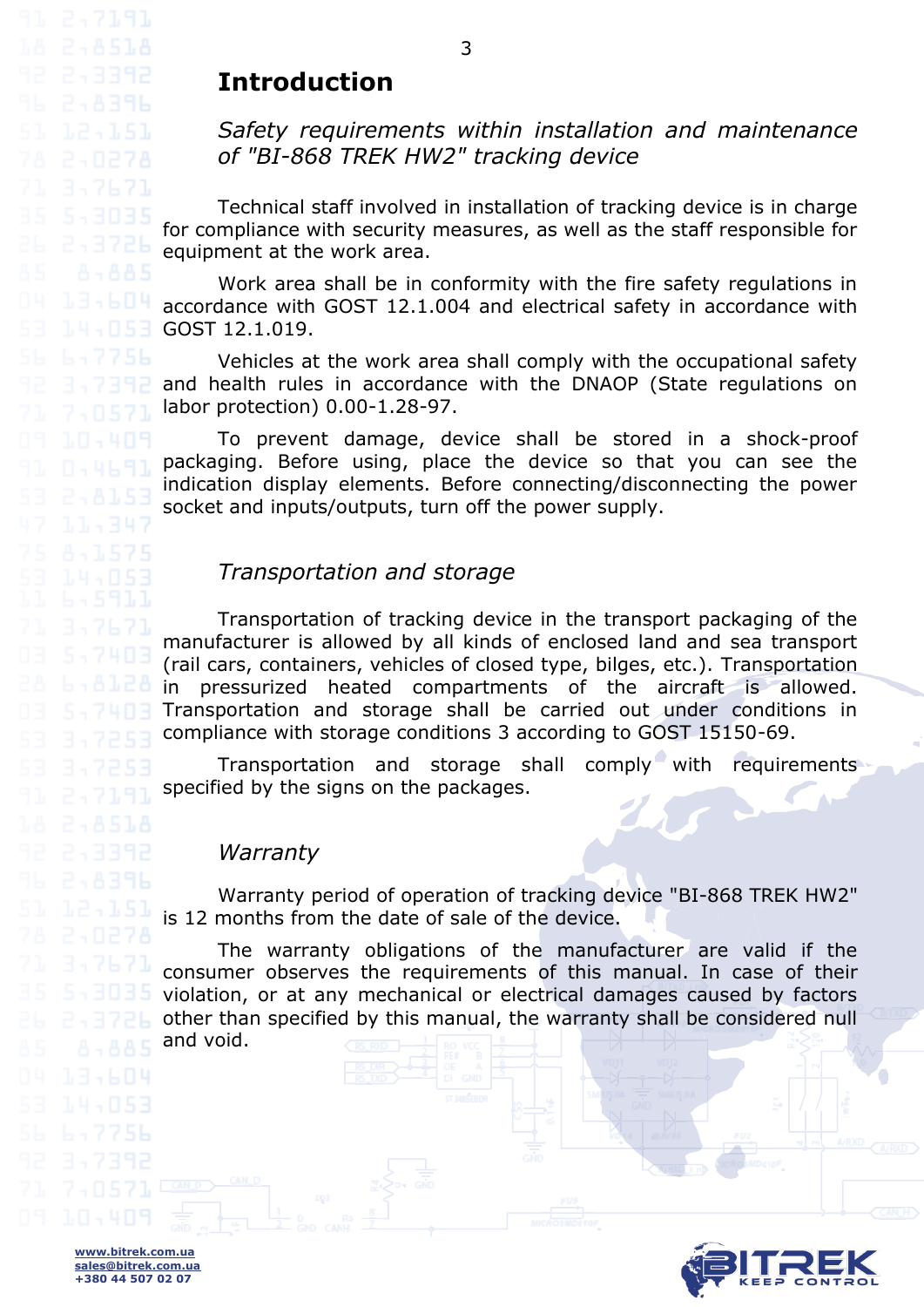<span id="page-3-1"></span><span id="page-3-0"></span>

7,8571

# **Device**

#### *Purpose*

Tracking device "BI-868 TREK HW2" shall be applied to solve issues of navigation, remote control and monitoring of a vehicle or other remote object.

The tracking device is designed to be installed on any mobile or  $\mathbf{F} \cdot \mathbf{B}$   $\mathbf{F}$  is remote stationary object in order to:

- determine the geographical coordinates, speed and direction of movement;
- control actuating mechanisms;
- transmit data to the control dispatching center.

Data communication channel is the network of mobile communication operator with GSM standard 900/1800 or GSM 850/900/1800/1900. LBS, GPS or LBS, GPS/GLONASS are used to determine the coordinates.

<span id="page-3-2"></span>Device shall be installed out of reach of the driver. The device is not designed to run on water transport.

#### *Operation principles*

In real time mode the tracking device:

- determines location and movement parameters of the object (time, geographical coordinates, speed, and direction);
- collects and processes information from the analog and discrete sensors;
- ensures control over actuating mechanisms upon command from the control dispatching panel.

Received data are recorded and stored in an internal log, which is implemented on microchip of nonvolatile memory. At specified intervals or according to event entries from this log are sent to the server of the dispatcher via the GSM network. Exchange of information is carried out by means of GPRS and SMS channels.

Operation of the device in "on-line" mode is possible only at presence of the network coverage of cellular transmission by GSM 900/1800 standard. Outside GSM network coverage, the tracking unit operates in the "black box" mode, i.e., it records all information in the nonvolatile memory and sends it when the vehicle is entering a GSM coverage area.



**www.bitrek.com.ua sales@bitrek.com.ua +380 44 507 02 07**

4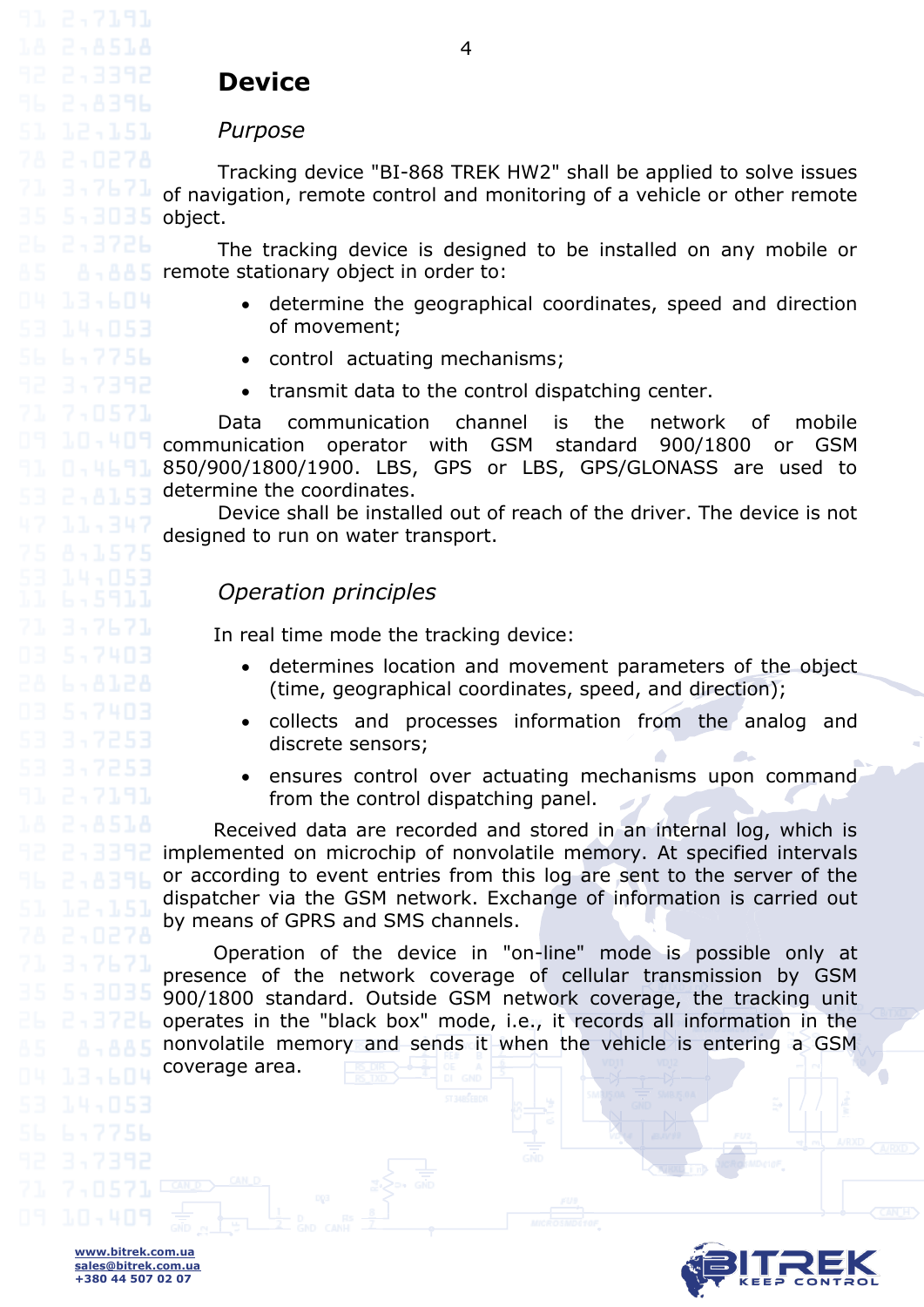### <span id="page-4-0"></span>*Technical specifications*

Table 1 - Technical specifications

|                  | No.                     | <b>Parameters</b>                       | <b>Characteristics</b>                 |  |
|------------------|-------------------------|-----------------------------------------|----------------------------------------|--|
|                  | $\mathbf{1}$            | Data transfer standard                  | GSM 850/900/1800/1900                  |  |
|                  | $\overline{2}$          | Communication channels                  | GPRS, SMS                              |  |
| -885             | 3                       | <b>GPRS class</b>                       | 10                                     |  |
|                  | 4                       | Navigation system                       | LBS, GPS or LBS,<br><b>GPS/GLONASS</b> |  |
|                  | 5                       | GPS and GSM antennas                    | Internal                               |  |
|                  | 6                       | Accelerometer                           | $\pm$                                  |  |
|                  | $\overline{\mathbf{z}}$ | SIM-cards                               | 1                                      |  |
| 844691           | 8                       | Digital input with active "1"           | $\mathbf{1}$                           |  |
|                  | 9                       | Digital output                          | $\mathbf{1}$                           |  |
|                  | 10                      | Analogue inputs                         | $\overline{2}$                         |  |
|                  | 11                      | Voltage range of digital input          | From 0 V to 40 V                       |  |
|                  | 12                      | Type of digital output                  | Open collector                         |  |
|                  | 13                      | Maximum load current of discrete output | 0,5A                                   |  |
|                  | 14                      | Voltage range of analogue inputs        | From 0 V to 27 V                       |  |
| 28               | 15                      | Power type                              | Permanent                              |  |
| 403              | 16                      | Internal battery                        | 1000 mAh                               |  |
| 253              | 17                      | Power supply                            | From 9 V to 36 V                       |  |
| -53              | 18                      | Average current consumption<br>12 V     | 60 mA                                  |  |
| 51.A             | 19                      | Maximum current consumption<br>(12 V)   | 350 mA                                 |  |
| 2,8396           | 20                      | Volume of non-volatile memory           | 2 MB (65,000 records)                  |  |
| 12,151           | 21                      | Operating temperature                   | From -30 °C to +80 °C                  |  |
| 2,0278<br>3,7671 | 22                      | Relative humidity                       | 80 % at +30 °C                         |  |
| 543035           | 23                      | Dimensions (W x L x H)                  | $93 \times 60 \times 25$ mm            |  |
| 243726           | 24                      | Net weight<br>oşs                       | 120g                                   |  |
| 8.885            | 25                      | Weight gross                            | $\sqrt{ }$<br>130g                     |  |
| 13,604           | 26                      | Housing protection class                | <b>IP54</b>                            |  |
| -053             |                         |                                         |                                        |  |



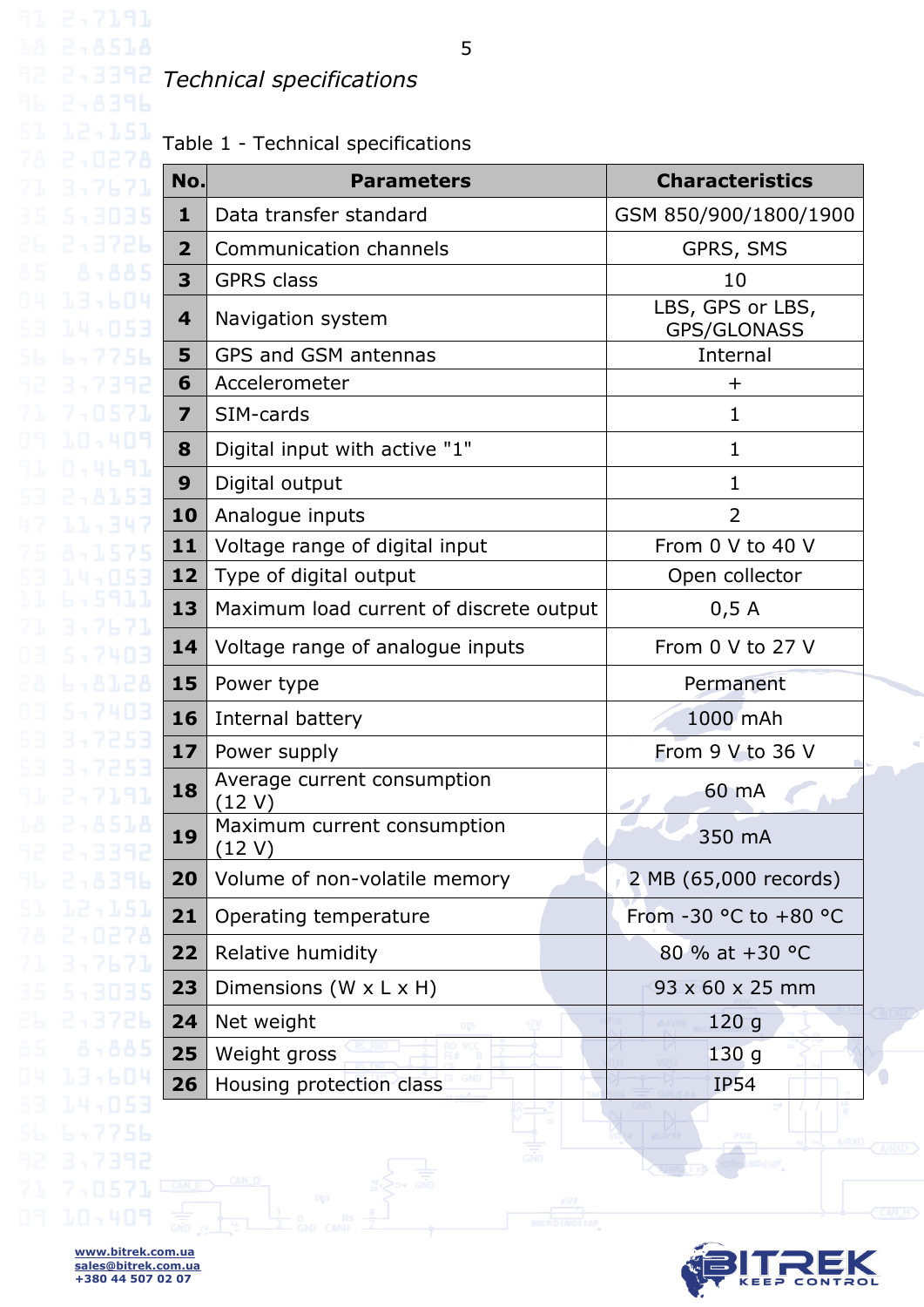#### *Design of tracking device*

<span id="page-5-0"></span>Appearance and dimensions of the tracking device "BI-868 TREK HW2" are shown in Figure 1.



Figure 1 - Appearance and design of the device.

#### *Supply package*

<span id="page-5-1"></span>The tracking device "BI-868 TREK HW2" is provided with the following set:

- 1. Tracking device "BI-868 TREK HW2" 1 piece.
- 2. Connection cable 1 piece.
- 3. Technical datasheet 1 piece.
- 4. Warranty card 1 piece.
- 5. Package box  $-1$  piece.

# **Preparation for operation, commissioning**

### *SIM-card installation*

<span id="page-5-3"></span><span id="page-5-2"></span>To operate in GSM network device shall contain installed SIM-card of Micro-SIM format. Phonebook of SIM-card shall remain empty, PINcode shall be removed (use of SIM-card with PIN-code can be allowed subject to entering the PIN-code to the device settings).



**www.bitrek.com.ua sales@bitrek.com.ua +380 44 507 02 07**

3,7671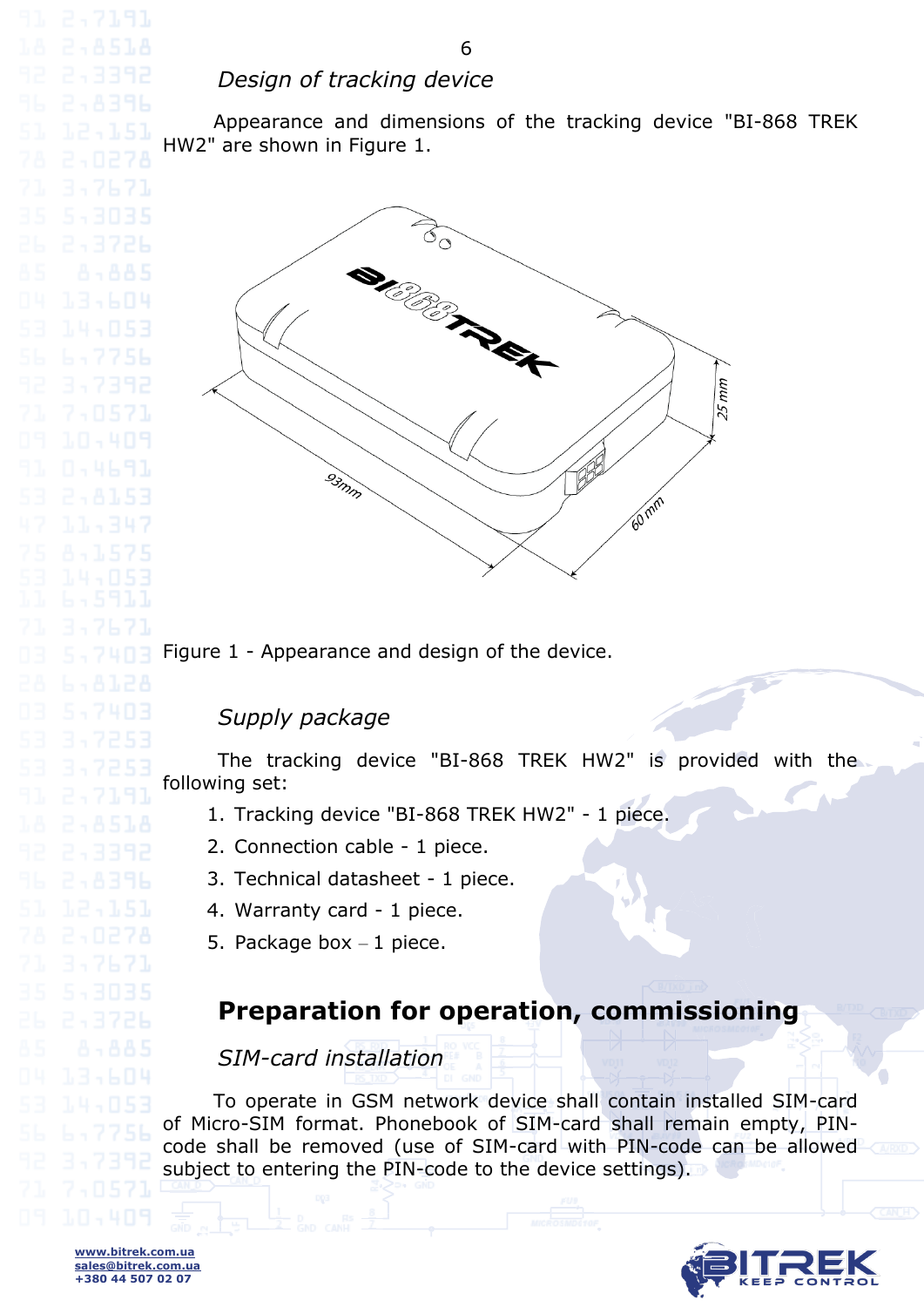To install the SIM-card disconnect the power socket from the device, remove the cover and install the SIM-card into the slot.

#### *Connector for power supply and peripherals*

The rear panel of the tracking device contains a socket for cable connection. Connecting cable in turn has outlets for power, analog, discrete sensors and actuating mechanisms. Location and numbering of contacts are shown in Figure 2.

Marking of connector pins for power supply, sensors and peripherals is shown in Table 2.



Figure 2 - Location and numbering of contact elements.

| No.            | <b>Color</b> | <b>Contact</b><br>name | <b>Signal</b><br>type | <b>Contact assignment</b>                                      |  |
|----------------|--------------|------------------------|-----------------------|----------------------------------------------------------------|--|
| 1              | Violette     | Out                    | Output                | Digital output                                                 |  |
| $\mathbf{2}$   | <b>Blue</b>  | DAT high               | Input                 | Digital input with active "1".<br>Reserved for Ignition signal |  |
| 3              | <b>Black</b> | <b>GND</b>             | Power<br>supply       | Common cable (ground)                                          |  |
| $\overline{4}$ | White        | AN in 1                | Input                 | Analogue input No. 1                                           |  |
| 5              | Grey         | AN in $2$              | Input                 | Analogue input No. 2                                           |  |
| 6              | Red          | $+V$ in                | Power<br>supply       | "+" onboard power supply<br>(rated voltage 12 V or 24 V)       |  |

### **Assembly, commissioning**

*Assembly recommendations*

<span id="page-6-2"></span><span id="page-6-1"></span>Zone of installation of tracking device shall enable the connecting of the pin to it and disable the possibility of accidental damage to the device, moisture, impact of high temperature. Recommended location for installation in the vehicle is an empty space under the dashboard inside the vehicle; in addition, the device shall be placed in a way ensuring the upper side with LEDs to face up.



<span id="page-6-0"></span>3,7671

7,8571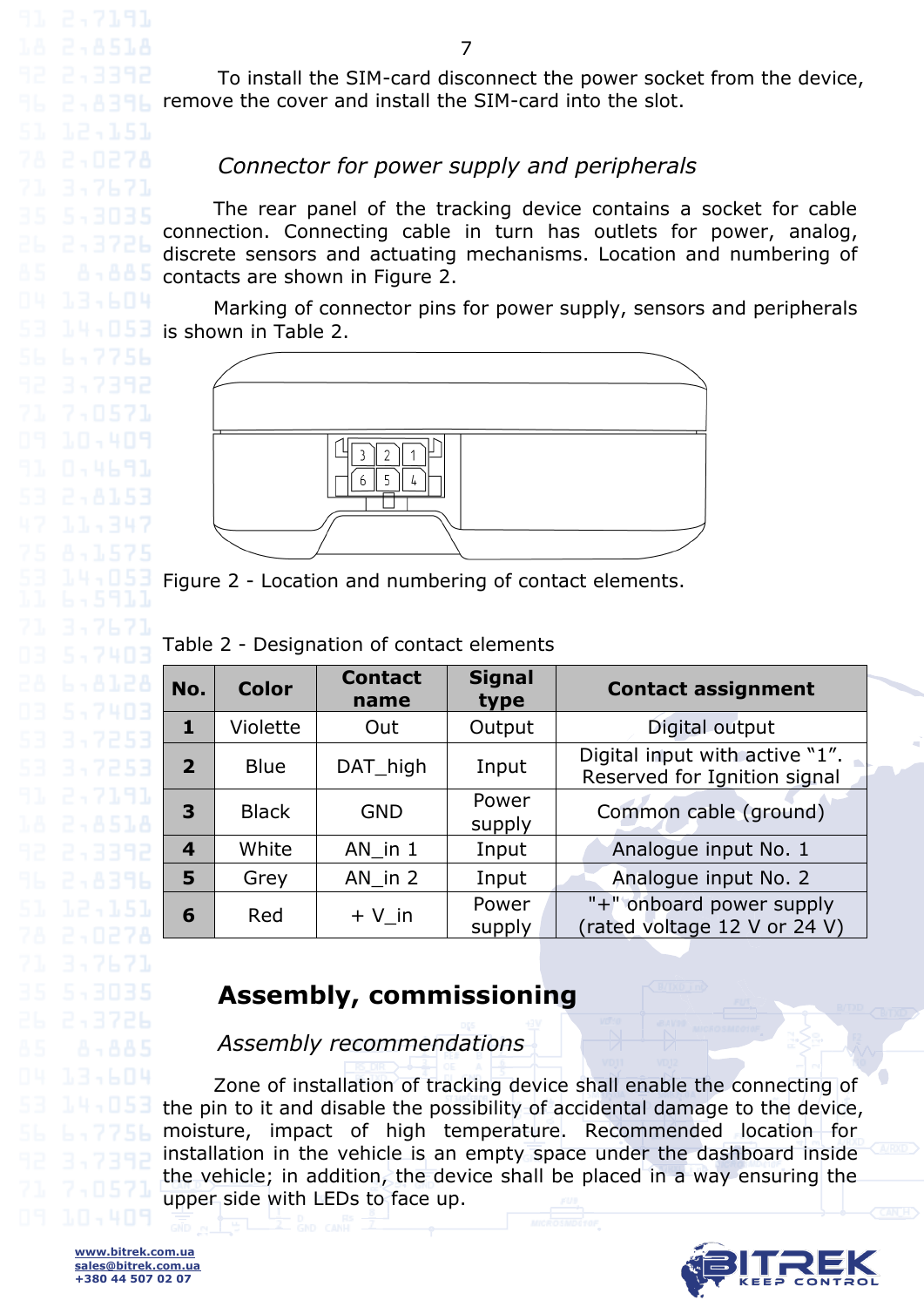The body of the device contains grooves for easy fastening with  $P - A$  and  $P$  plastic ties.

#### *Electrical connections*

Power supply wires are laid through the maintenance holes in the body of the vehicle from the regular battery location to the place of installation of the tracking device. Power wires are connected to the corresponding battery terminals.



<span id="page-7-0"></span>3,7671

*Carrying out welding work during the repair of the vehicle necessarily requires disabling of power socket and peripherals.*

The active state for the discrete inputs with active "1" is to supply to these inputs the voltage exceeding  $+ 8$  V. The passive state for these inputs is the lack of connection ("in the air" input).

Analog input voltage can range from 0 V to 27 V.

The discrete outputs of the device are made according to the scheme such as "Open collector". The load shall be connected to the gap between the discrete output and "+" power of the on-board network. When activated, the output gets ground switching. Maximum current of the discrete output load shall not exceed 0.5 A. If it is needed to switch higher currents, connect digital outputs via additional relay.



Analogue input voltage shall not exceed 27 V. Device supply voltage shall not exceed 36 V. Otherwise the device may be put out of action*.*

#### *Device to computer connection*

<span id="page-7-1"></span>The tracking device can be connected to a PC, in order to configure the device, as well as to perform maintenance works. For this purpose, the device is equipped with a service UART output. To connect to a computer, use an additional USB-UART converter, which can be purchased from a dealer for an additional fee.

UART output socket is located on the board of the device. To access the socket, remove the cover of the device. Procedure of connection of USB-UART converter cable is shown in Figure 3.

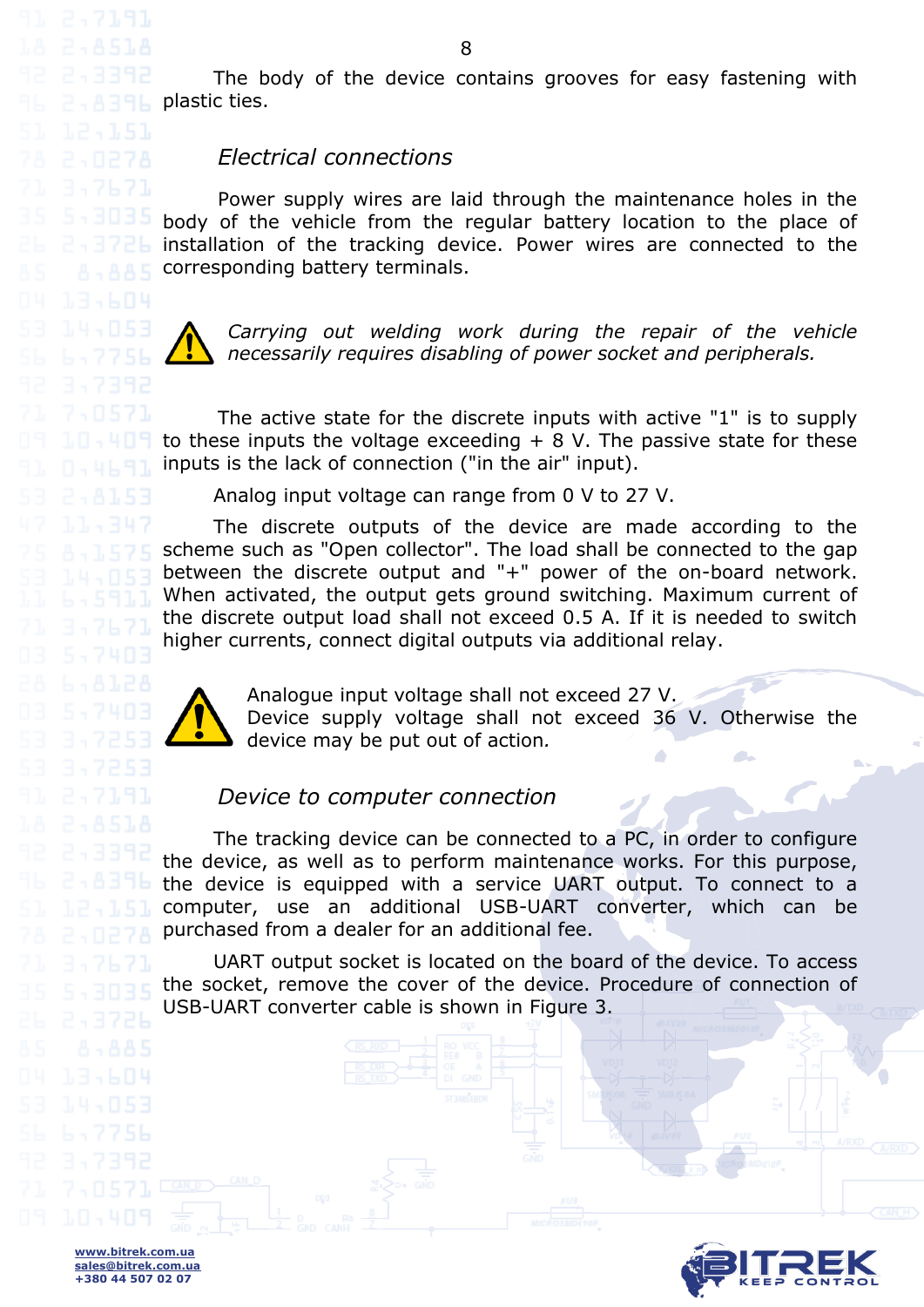3,7671



Figure 3 - Connection of the cable of USB-UART converter to the device "BI-868 TREK HW2".

To work with the USB-UART converter, install the appropriate device drivers. They can be downloaded from the official website: [http://www.ftdichip.com](http://www.ftdichip.com/)

To exchange data with the device, use a terminal program. Settings of the terminal: speed - 115200 bit/second, data bit - 8, stop bit - 1, no parity check, no flow control.

Once connected, the device will transmit data about its state to the terminal. In addition, the user is able to use a terminal program to send commands to a device and receive response to them. Send preliminary to device the password to access the terminal in the following format:

*TPASS: password;*

where password is a password for access to the device terminal *(default value is 11111).*

Lifetime of access password after sending is 60 seconds.

After this time, re-send the password to exchange data with the device.

*Description of indication elements*

<span id="page-8-0"></span>Top panel of the tracking device contains two LEDs that indicate the current status of the device.

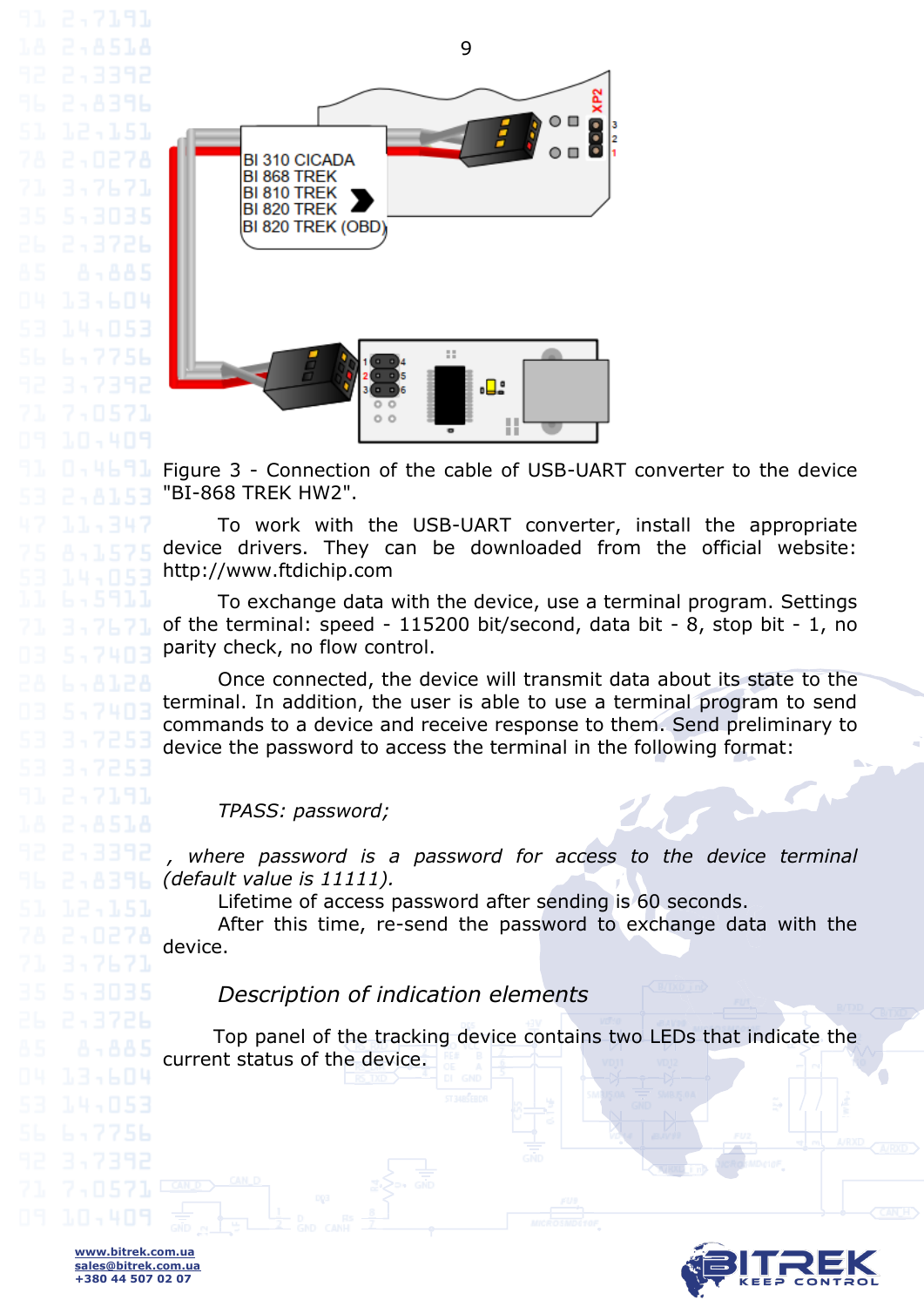$2 \cdot 3372$  Table 3 - LEDs status

3,7671

13,604

<span id="page-9-1"></span><span id="page-9-0"></span>7,0571

| <b>LED status</b>           | <b>Red</b>                                          | Green                                           |
|-----------------------------|-----------------------------------------------------|-------------------------------------------------|
| Lights up constantly        | Connected to the<br>server and transferring<br>data | Satellites locked,<br>coordinates<br>determined |
| Not glow                    |                                                     | No GPS signal                                   |
| Blinks every 0.5 sec.       | Not connected                                       |                                                 |
| Blinks every 0.2<br>seconds | Not connected, GSM<br>modem is in sleep<br>mode     |                                                 |

# **Adjustment of "BI-868 TREK HW2" device**

*Basic information*

The tracking device "BI-868 TREK HW2" can be configured in following ways:

- 1. With a direct connection of the device to a computer.
- 2. Remotely, using SMS commands.
- 3. Remotely, using the configuration server.

Setting of the device through any of the available methods is limited with the setting of the required values of the device parameters. Each parameter has its own unique ID. Special commands are used to read/record the values of selected parameter.

At remote configuration via SMS take into consideration that the total length of the SMS shall not exceed 160 Latin characters. Number of commands in SMS is limited to a maximum length of SMS.

All commands for the device are divided into control and information commands.

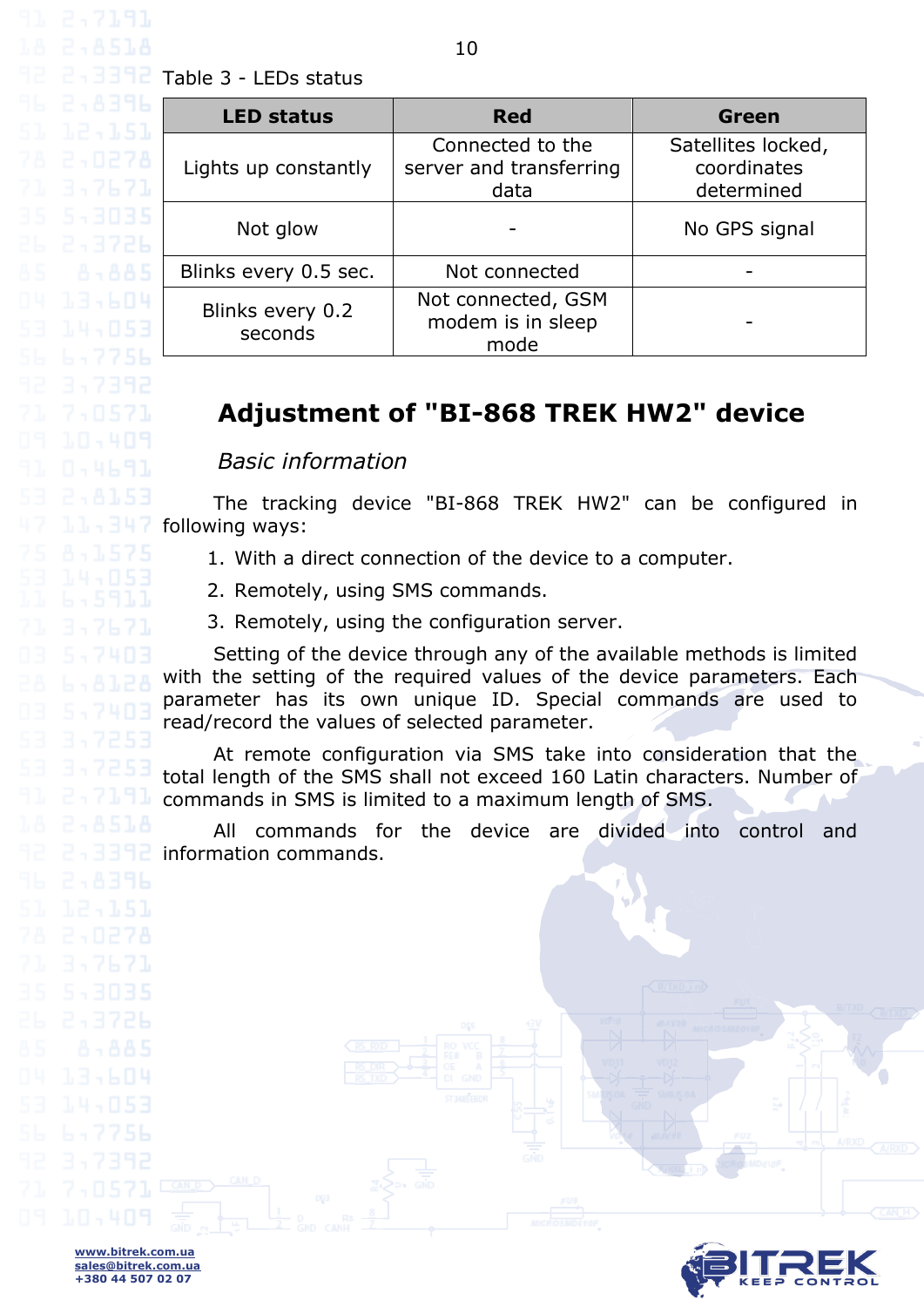#### *List of information commands to operate the device*

<span id="page-10-0"></span>Table 4 - List of information commands

| No.                     | <b>Command</b>   | <b>Description</b>                                 | <b>Availability</b><br>of response |
|-------------------------|------------------|----------------------------------------------------|------------------------------------|
| $\mathbf{1}$            | getstatus        | Information about current state of the<br>device   | Yes                                |
| $\overline{2}$          | getgps           | Current GPS coordinates and time of<br>device.     | Yes                                |
| $\overline{\mathbf{3}}$ | getmap           | Request of device coordinates                      | Yes                                |
| $\overline{\mathbf{4}}$ | getver           | Request of the version of the device<br>software   | Yes                                |
| 5                       | getio            | Read the value of the device's internal<br>sensors | Yes                                |
| 6                       | flush            | Request of device profile parameters               | Yes                                |
| 7                       | getparam<br>#### | Read the value of the parameter by its             | Yes                                |

Notes to Table 4

#### **Information about current state of the device.**

Command to be sent - *getstatus*;

Example of response: «Data Link: 1 GPRS: 1 IP: xxx.xxx.xxx.xxx GSM: 4 Roaming: 0»

, where:

Data link - current state of connection

(0 - not connected to server, 1 - connected to server);

GPRS - status GPRS (0 - not active, 1 - active);

IP - IP address of the device with an active GPRS connection; it is assigned by the operator (not to be confused with the IP address of the server);

GSM - level of GSM signal (1 - minimum, 5 - maximum);

Roaming - SIM-card in roaming (0 - home network, 1 - roaming).

#### **Current GPS coordinates and time of device.**

Command to be sent - *getgps*;

Example of response: «GPS: 1 Sat: 7 Lat: 50.2345 Long: 30.1652 Alt: 123 Speed: 0, Dir: 77 Date: 2019/2/15 Time: 14:37:32»

, where:

GPS - data status by GPS  $(1 - \text{valid}, 0 - \text{individual})$ ;

Sat - number of satellites visible to the device;

Lat - latitude (last known latitude);

Long - longitude (last known longitude);

13,604

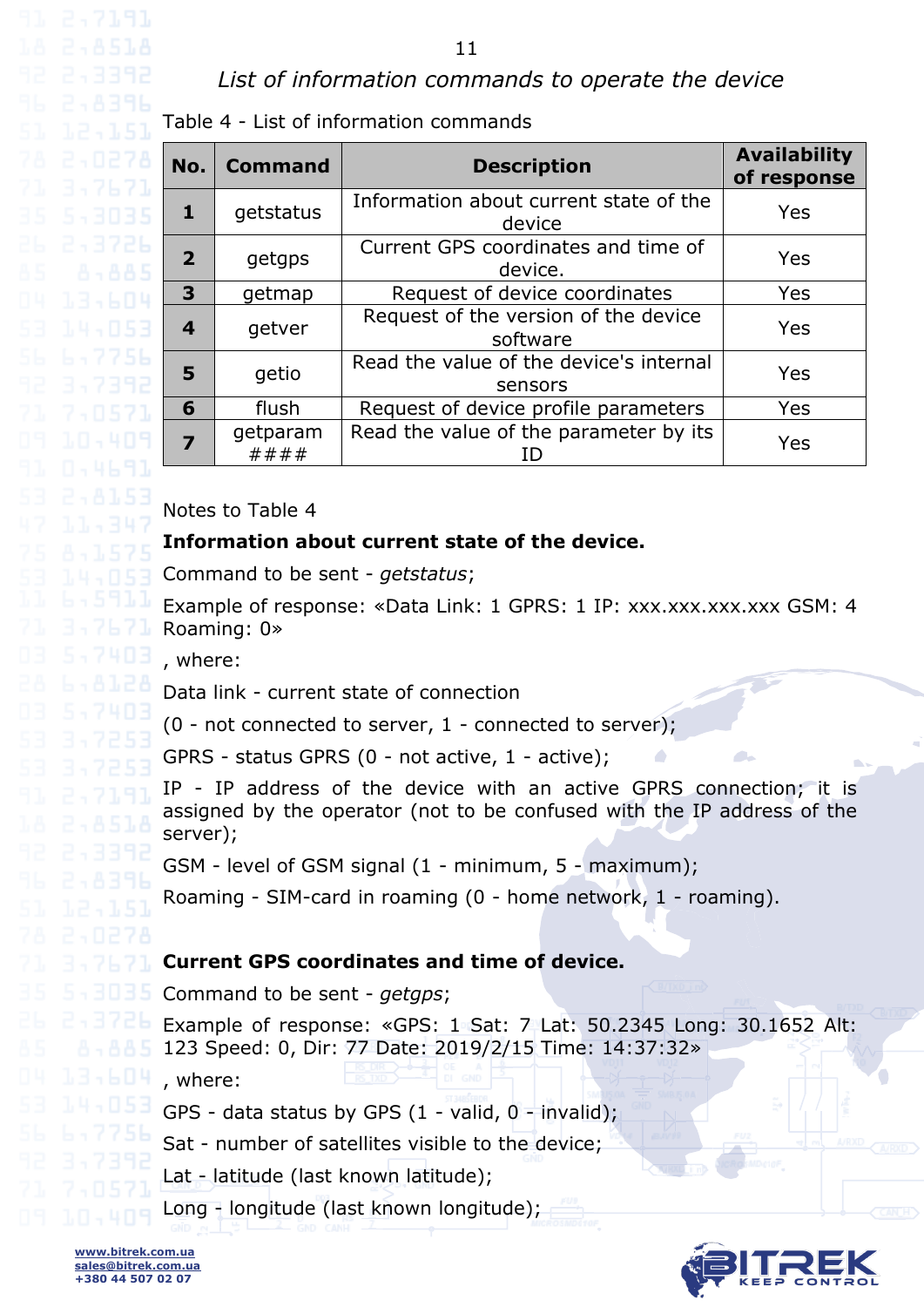12 Alt - altitude, height above sea level Speed - speed (km/hour); Dir - direction of motion (degrees); Date - current date (1980/1/6 is transmitted in the absence of GPS-signal); Time - current GMT time (00:00:00 is transmitted in the absence of GPS-signal). **Request of device coordinates.** Command to be sent - *getmap;* Example of response: «www.biakom.com/maps/q=50.420209,30.428448,12,0» **Request of the version of the device software.** Command to be sent - *getver;* Example of response: «*BI-868v4 Ver: 2.9.2*» **Read the values of the device's internal sensors.** Command to be sent - *geti*o; Example of response: «DH1: 0 DO1: 0 VPSV: 12996mV AIN1: 37mV AIN2: 38mV» , where: DH1: 0 - current state of the discrete input; DO1: 0 - current state of the discrete output; VPSV - external power supply, millivolts; VBAT *–* internal battery voltage, millivolts; AIN1: 37mV AIN2: 38mV - analog inputs voltage, millivolts. **Request of device profile parameters.** Command to be sent - *flush*; Example of response: «xxxxxxxxxxxxxxxx, gps.utel.ua, none, none, xxx.xxx.xxx.xxx, xxxxx 0» , where: IMEI (xxxxxxxxxxxxxxxx) - identification number (IMEI) of the device; APN (gps.utel.ua) - access point to connect GPRS (shall be requested from the operator); Login (none) - access login to GPRS

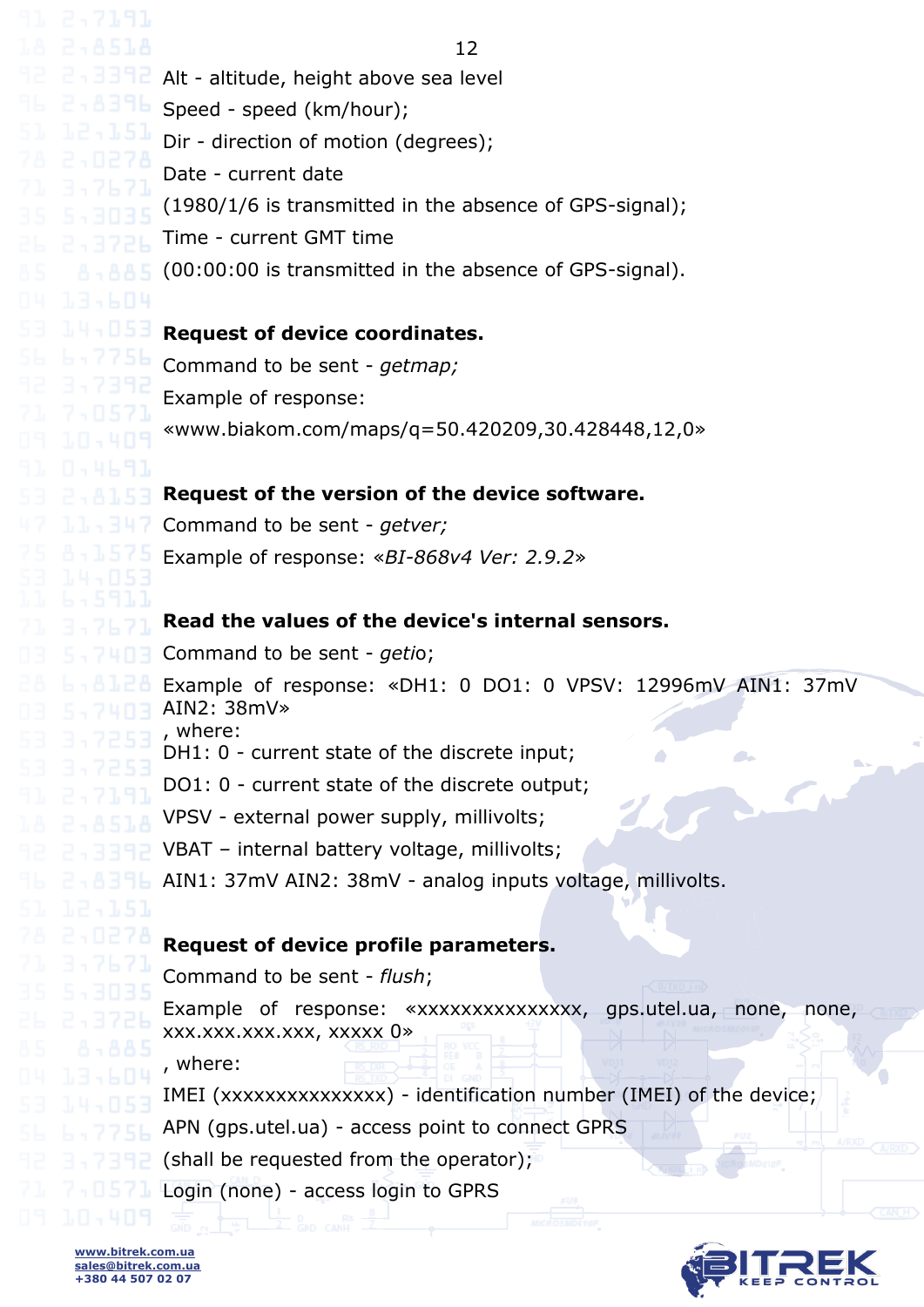(shall be requested from the operator, usually not required);

Password (none) - access password to GPRS

(shall be requested from the operator, usually not required);

IP (xxx.xxx.xxx.xxx) - Server IP address for data transmission;

PORT (xxxxx) - PORT of server for data transmission;

MODE (0) - mode of device operation (0 - TCP/IP connection).

#### **Read the value of the parameter by its ID.**

Command to be sent - *getparam ####*;

Parameter ID  $(\#\#\#\#)$  consists of four digits and indicates the number of the parameter. All configurable parameters are specified in the list of device parameters (see  $\Delta$ ppendix  $1$  and  $\Delta$ ppendix  $2$ ).

Example of response: «Param ID #### Val: #»

, where:

Param ID - ID of requested parameters;

Val - current value of parameter.

Example of the command to request APN of the device (a parameter that contains the APN device has ID 0242) - getparam 0242;

Example of response: «Param ID 0242 Val: gps.utel.ua».

### *List of control commands to operate the device*

<span id="page-12-0"></span>Table 5 - List of control commands

| No.                     | <b>Command</b>                                                   | <b>Description</b>                                   | <b>Availability</b><br>of response |
|-------------------------|------------------------------------------------------------------|------------------------------------------------------|------------------------------------|
| 1                       | cpureset                                                         | Reload of device processor                           | <b>No</b>                          |
| $\overline{2}$          | Restoring of original state of profile<br>rstallprof<br>settings |                                                      | <b>No</b>                          |
| $\overline{\mathbf{3}}$ | deleterecords                                                    | <b>No</b>                                            |                                    |
| 4                       | setparam<br>####                                                 | Set the value of the parameter by                    | Yes                                |
| 5                       | Update of device software<br>boot $\#$ , $\#$ , $\#$             |                                                      | Yes                                |
| 6                       | setdigout #                                                      | Set the mode of operation of digital<br>output Out 1 | Yes                                |
| 7                       | ignitionoff                                                      | Activation of the safety locking of<br>ignition      | Yes                                |
| 8                       | ignitionon                                                       | Deactivation of the safety locking<br>of ignition    | Yes                                |

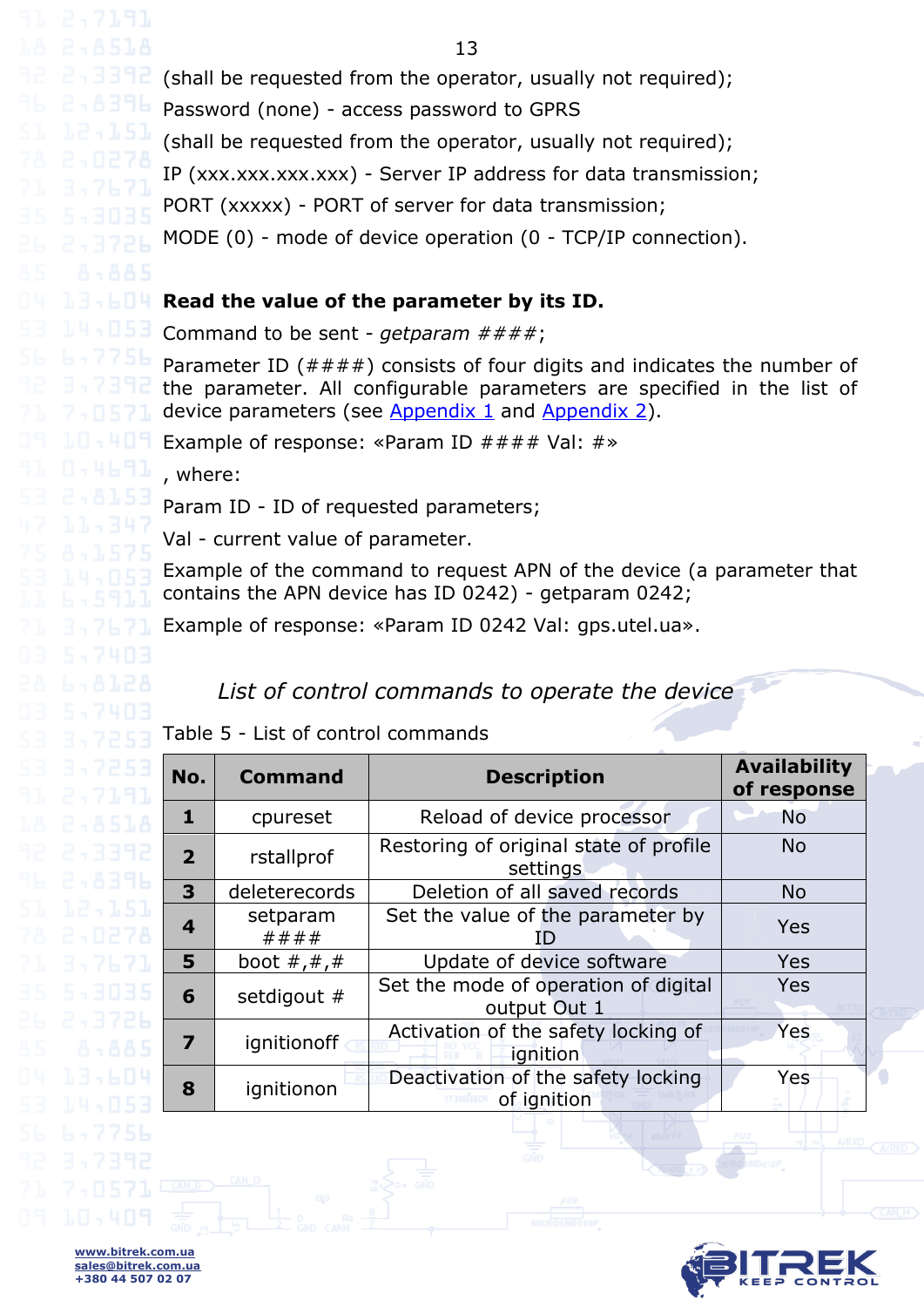Notes to Table 5.

#### **Reload of device processor.**

Command to be sent - *cpurese*t;

No response is returned for this command. Receipt of the command initiates a complete restart of all device processes.

#### **Restoring of original state of profile settings.**

Command to be sent - *rstallprof*;

No response is returned for this command. Receipt of this command initiates reset of profile parameters to default ones.

#### **Deletion of all saved records.**

Command to be sent - *deleterecord*s;

No response is returned for this command. Receipt of the command deletes all the data packets from the device memory.

#### **Set the value of the parameter by ID**

Command to be sent - setparam  $\# \# \#$ ;

Parameter ID  $(\#\#\#\)$  consists of four digits and indicates the number of the parameter. All configurable parameters are specified in the list of device parameters (see [Appendix 1](#page-21-0) and [Appendix 2\)](#page-27-0).

Example of response: «Param ID  $\# \# \#$  New Val:  $\#$ »

, where:

Param ID - ID of parameter to be set up;

New Val - assigned value of parameter.

Example of the command to set APN of the device (a parameter that contains the APN device has ID 0242) - setparam 0242 gps.utel.ua;

Example of response: «Param ID 0242 New Val: gps.utel.ua».

#### **Update of device software.**

Command to be sent - BOOT  $#$ ,  $#$ ,  $#$ ;

Example of command to update the software:

#### **«BOOT fw.bitrek.ua,80,\*.bin;»**

, where:

«HOST» - (fw.bitrek.ua,) - address of server locating the update files;

«PORT» - (80,) - port of server locating the update files;

«Firmware» - (\*.bin;) - binary update file,

where \* - the firmware version, .bin - file extension.

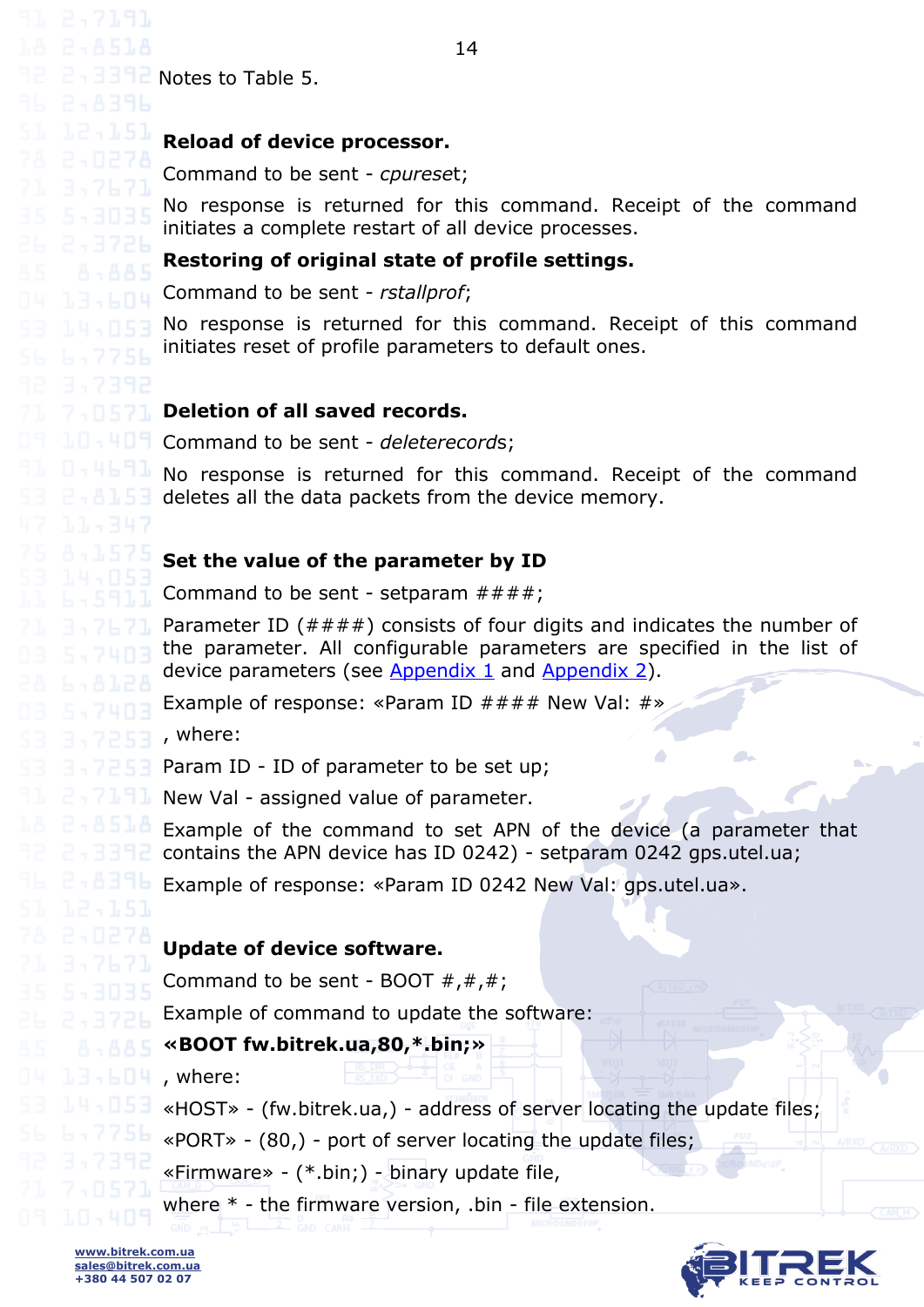<span id="page-14-0"></span>15 This command allows remote software update of the device via GPRS channel. Note: Enable "download" for the SIM-card, and set the session timeout not less than 10 seconds. There are following responses at attempt to update the device software: «BOOT: UPDATE DOWNLOAD OK» - successful update; «BOOT: WAITE ERROR» - exceeded timeout at downloading software update; «BOOT: HOST CONNECT ERROR» - failure to connect to server with SW; «BOOT: PAGE LOAD ERROR» - failure to load the file; «BOOT: UPDATE DOWNLOAD ERROR» - failure to update the file. **Set the mode of operation of digital output Out 1.** Command to be sent - *setdigout #;* Example of command for the activation of the output Out 1: *setdigout 1;* The first digit in the command is Out 1 output state. When it is necessary to activate the output, set the output value must to "1". When it is necessary to deactivate the output, set the value to "0". **Activate/deactivate the safety locking of ignition.** Command to activate safe locking - *ignitionon*; Command to deactivate safe locking - *ignitionoff*; In case of activation of secure locking the discrete output Out 1 will be activated if the speed according to GPS is less than 5 km/h. Examples of response: «Set RQS To Ignition On» - ignition switch on; «Set RQS To Ignition Off» - ignition switch off; *Basic configuration* After installing the SIM-card of the mobile operator and connection of the power supply, the device shall be configured to transmit data to the server. All adjustable parameters of the device are divided into groups: Server and GPRS. Tracking. Security. Service. Voice communication.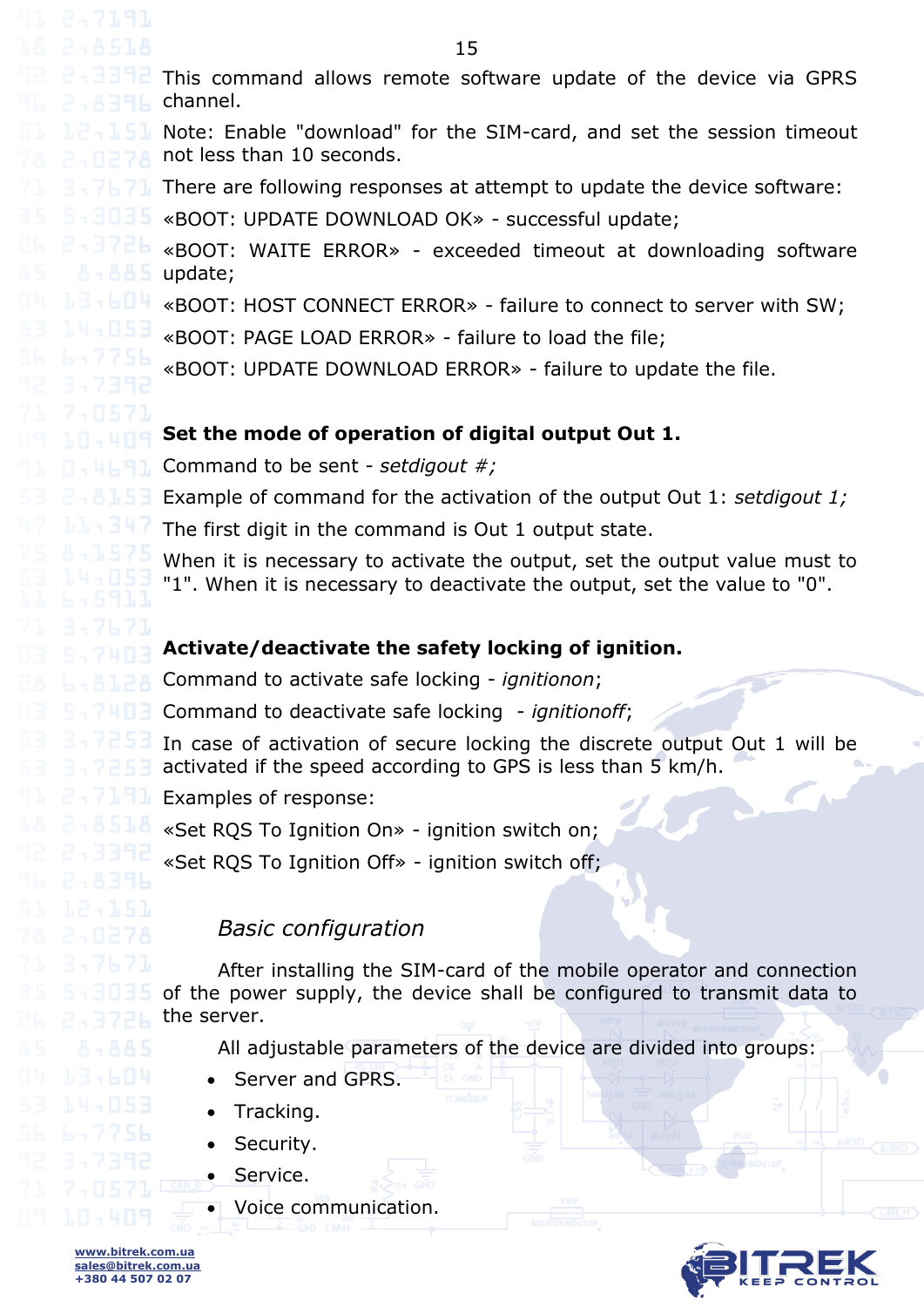Roaming.

[1.](#page-21-0)

Setting required for basic operation of the device includes data transmission and tracking. They are grouped in "Server and GPRS" and "Tracking". After setting up the necessary parameters the device will transmit data about its current location to the server.

All parameters available for configuration are specified in [Appendix](#page-21-0) 

#### *Security settings*

<span id="page-15-0"></span>To meet the safety conditions, access to the configuration of the device can be limited.

At connection your device to the PC using USB-UART converter, every time you send a command, the device requires the access password. Standard access code is 11111. Lifetime of password is 60 seconds. After this timeout the password shall be re-entered. Access password can be changed by the user (ID 0910, see [Appendix 1\)](#page-21-0)

Format of sending a standard password to the device - TPASS: 11111;

Examples of response:

«TASK COM TERM: PASSWORD OK» - correct password is entered;

«TASK COM TERM: INCORRECT PASSWORD» - incorrect password is entered;

When sending commands via SMS, set the login and password of SMS access. To set the login use ID 0252 parameter, to set the password use ID 0253.

To set the login and password, any SMS command shall have the following structure to be sent:

<Login><Password><Command1>;<Command2>;<Command3>;

Example of the command to be sent:

abcd 1234 getgps; getstatus;

In addition to the login and password, use the authorized phone numbers. To record the telephone numbers in the memory device use the parameters ID 0261 - ID 0269 (see [Appendix 1\)](#page-21-0). Total up to 9 phone numbers can be applied. When using this function, the device will respond to SMS from the stored in the memory authorized phone numbers only.

If the login and password are set by SMS, they shall be specified in each SMS with commands.

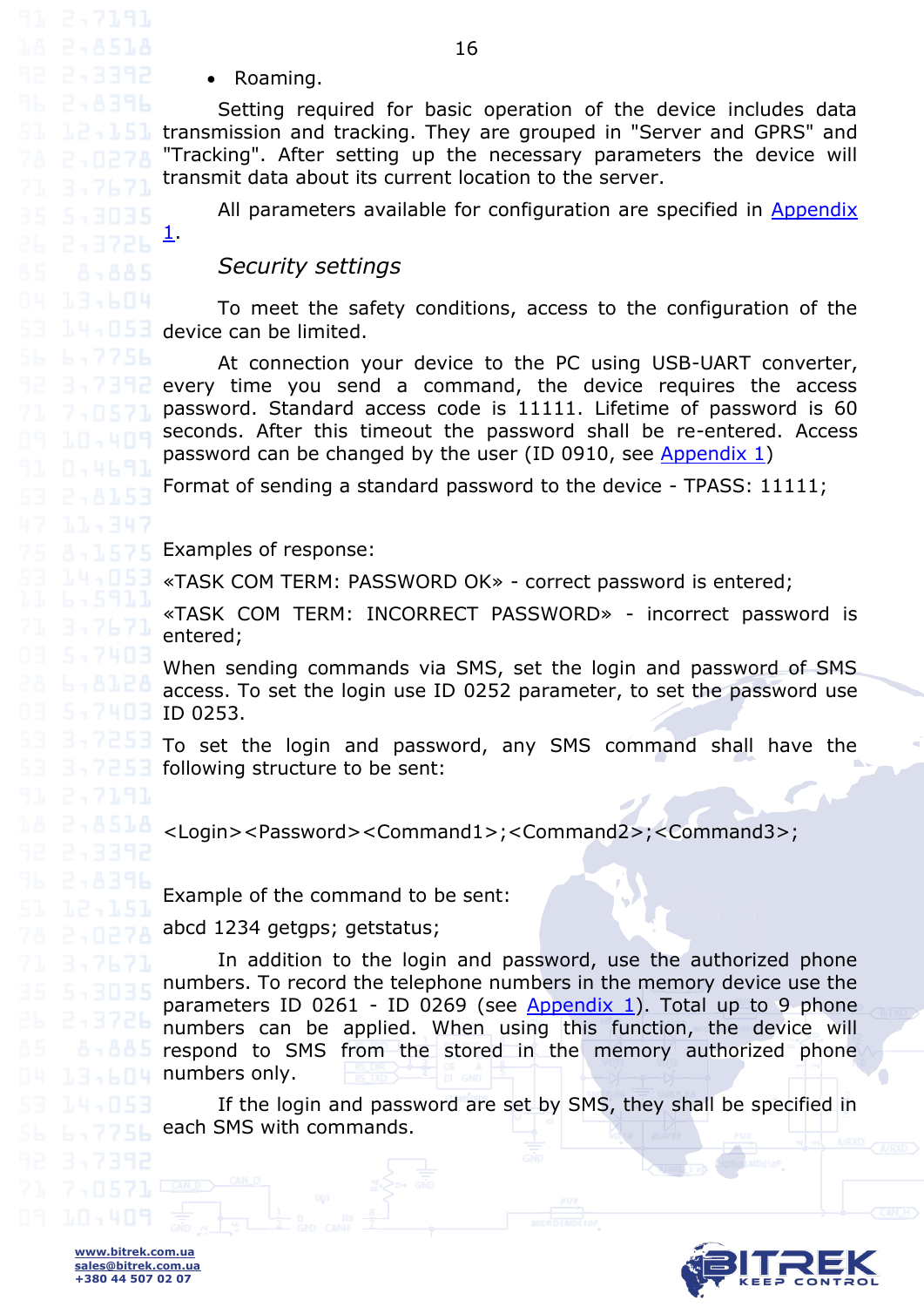#### *Adjustment of I/O elements*

<span id="page-16-0"></span>The tracking device "BI-868 TREK HW2" is able to collect, process and send to the server the data received from various sensors. Each sensor is an I/O element and has a group consisting of 6 parameters for setting. For example, to set the value of power supply voltage level to the server, use group of parameters of 0410/0411/0412/0413/0414/0415.

These options have the following structure:

0410/0411/0412/0413/0414/0415

First 3 numbers (green) refer to parameter group number to configure the I/O element.

Last number (gray) is a parameter number. 6 parameters (from 0 to 5) are available for a single I/O element. Possible values of these parameters are presented in Table 6.

**www.bitrek.com.ua sales@bitrek.com.ua +380 44 507 02 07**

7,0571

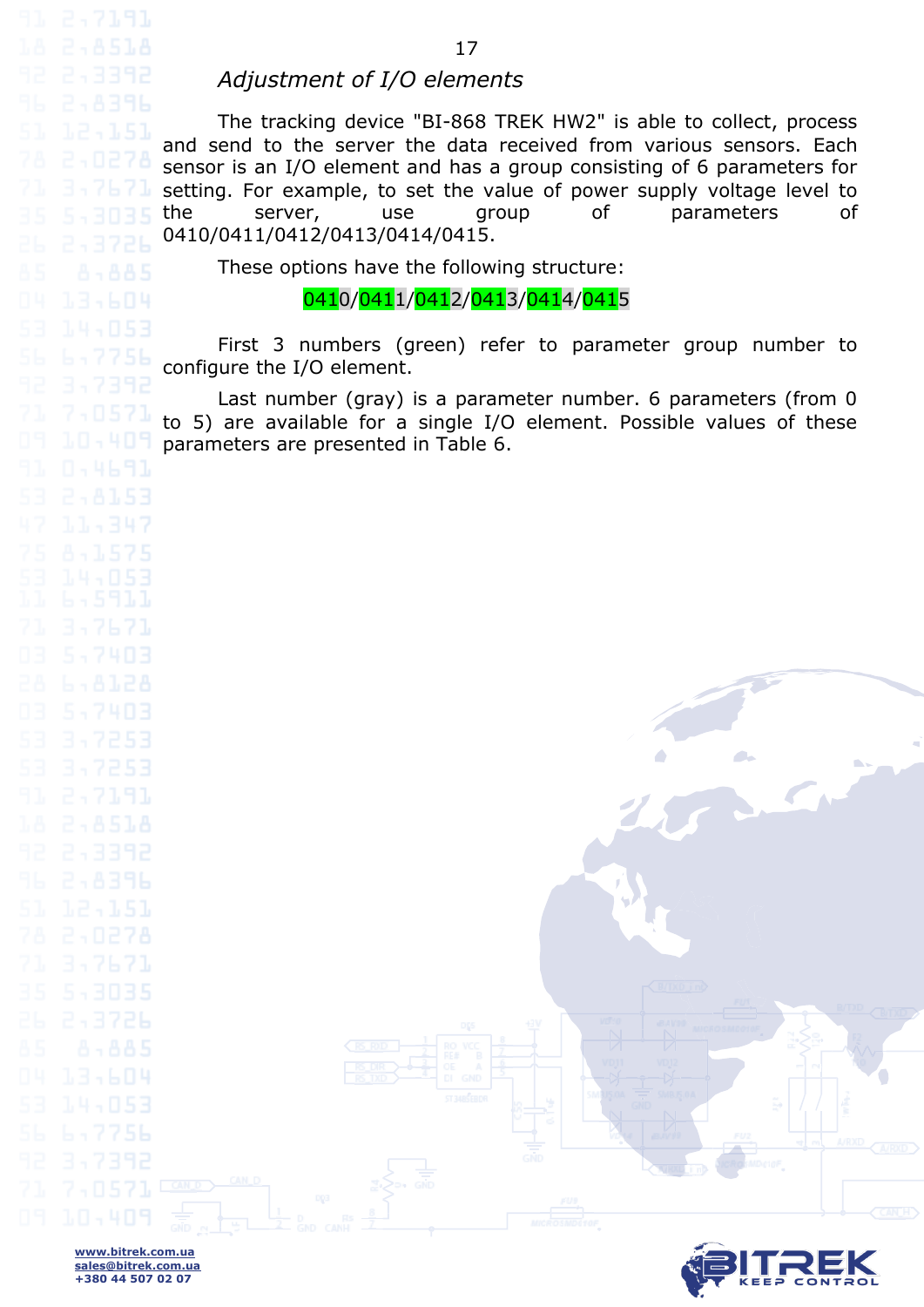18

Table 6 - List of parameters of I/O elements

| Β                                            | <b>Number</b><br><b>of</b><br>parameter | <b>Description</b>                            | <b>Possible values</b>                                                                                                                                                                                                                                                                                                                                                                                                                                              |
|----------------------------------------------|-----------------------------------------|-----------------------------------------------|---------------------------------------------------------------------------------------------------------------------------------------------------------------------------------------------------------------------------------------------------------------------------------------------------------------------------------------------------------------------------------------------------------------------------------------------------------------------|
| 15                                           | $\mathbf 0$                             | Enable/disable I/O<br>element                 | 0 - disabled; 1 - enabled                                                                                                                                                                                                                                                                                                                                                                                                                                           |
| Ъ                                            | $\mathbf{1}$                            | Priority of I/O element at<br>transmission    | $0 - low$ ; $1 - high$                                                                                                                                                                                                                                                                                                                                                                                                                                              |
| 15<br>ĮЧ                                     | 2                                       | Upper limit                                   | (depending on the type of I/O<br>element)                                                                                                                                                                                                                                                                                                                                                                                                                           |
| Э<br>ìЬ                                      | 3                                       | Lower limit                                   | (depending on the type of I/O<br>element)                                                                                                                                                                                                                                                                                                                                                                                                                           |
| ΙZ<br>19<br>Э<br>FT<br>Sand<br>Е<br>ł.<br>13 |                                         | Setting of the type of the<br>generated event | 1. entering the range;<br>2. leaving the range;<br>3. returning/leaving to/of<br>the range<br>monitoring;<br>4. monitoring + entering<br>the range;<br>5. monitoring $+$ leaving the<br>range;<br>6. - monitoring $+$<br>returning/leaving to/of<br>the range;<br>7. generation of the event<br>to change the input value<br>to a predetermined<br>value;<br>8. - generation of the event<br>to change the input value<br>to a predetermined value<br>+ monitoring. |
| ٠δ                                           | 5                                       | Averaging constant                            | From 0 and higher                                                                                                                                                                                                                                                                                                                                                                                                                                                   |

Notes to Table 5:

Parameter 0 - on/off of transmission of I/O element to the server.

Parameter 1 - Priority: low/high. While selecting "Priority: low" - data of the sensor will be sent to the server with the following data packet. While selecting "Priority: high" data of the sensor will be sent to the server at the earliest possible opportunity.

Parameter 2 - Upper limit - set the upper limit of the I/O element.

Parameter 3 - Lower limit - set the lower limit of the I/O element.

Parameter 4 - Set the type of the generated event:

0 - Returning to the range.

At a specific range of sensor values (range of values is specified as follows - lower limit of the range is recorded to the corresponding

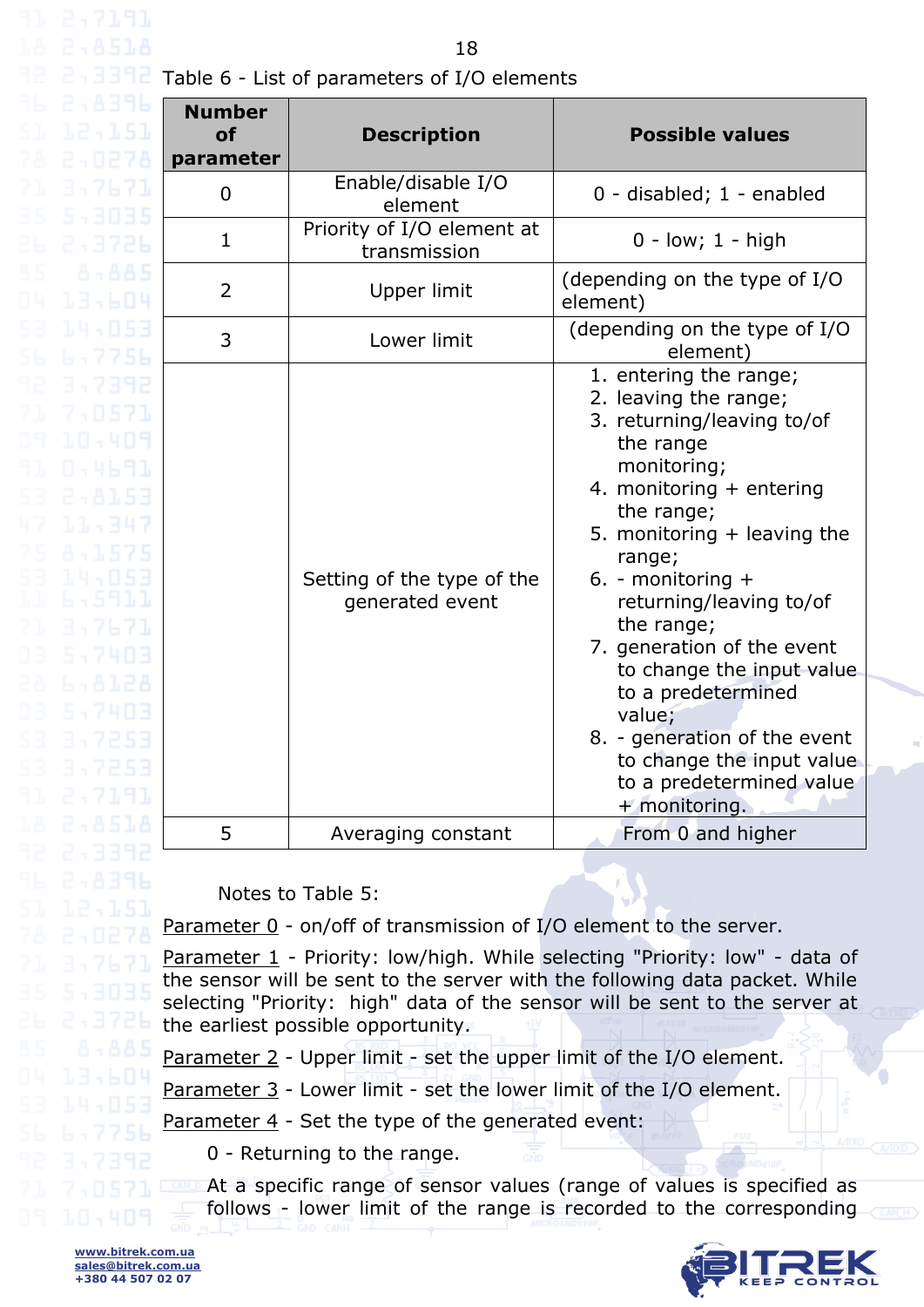parameter - "Lower limit", upper limit of the range is recorded to the corresponding parameter "Upper limit"), the event will be generated when the actual value of the sensor gets within the specified range. In other cases, the event will not be created and the information will not be sent to the server.

Example*: The lower voltage limit is set to 0, the upper limit is set to 10 V (10 000 mV). Lowering the voltage below 10 V will generate the event (see Figure 4).*



Figure 4 - Generation of event by returning to the range.

1 - Leaving the range.

The event will be generated if the actual sensor value is outside the predetermined range.

Example: The lower voltage limit is set to 0, the upper limit is set to 10 V (10 000 mV). Rising of the voltage above 10 V will generate the event (see Figure 5).



3,7671

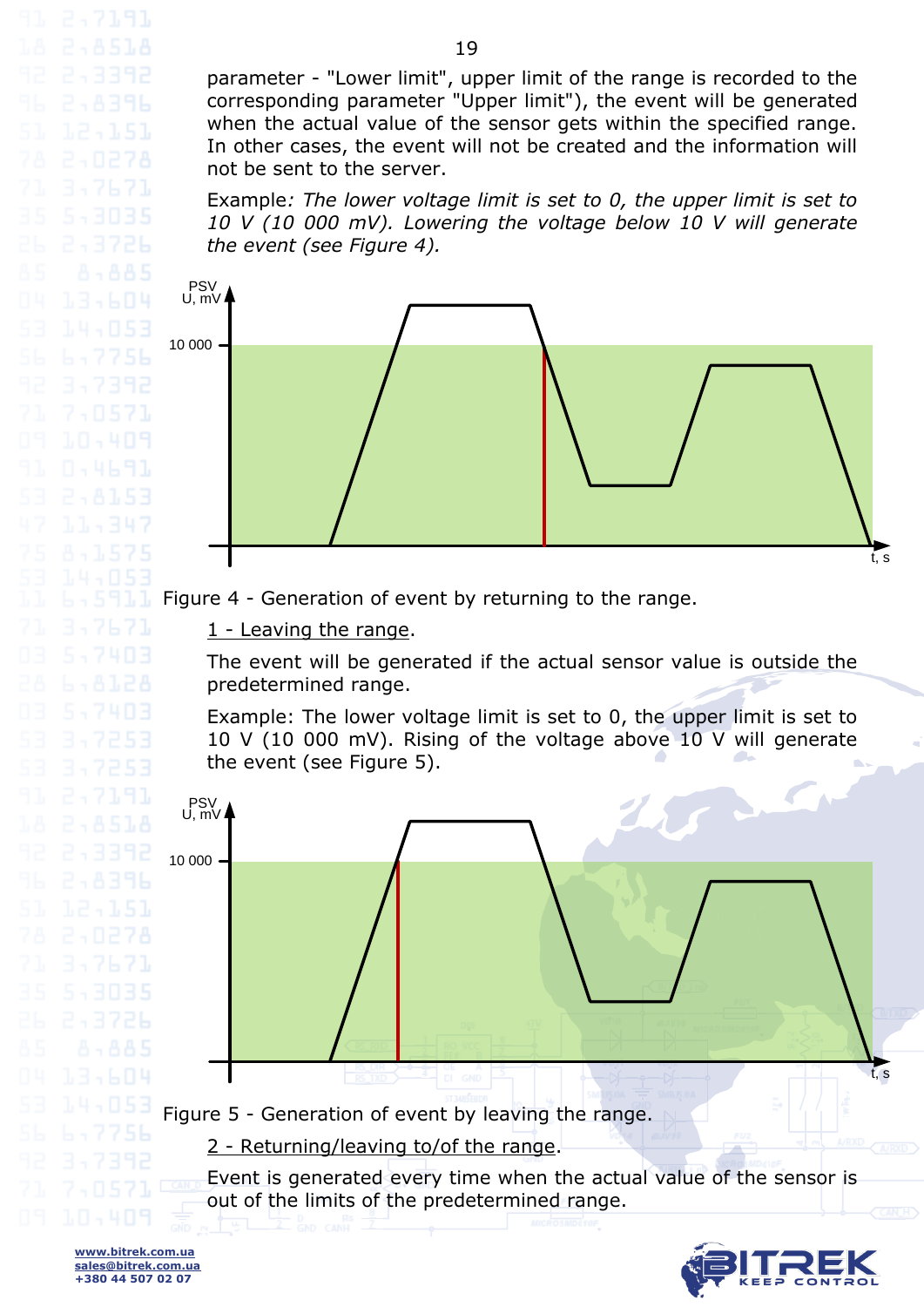Example: The lower voltage limit is set to 5 V (5 000 mV), the upper limit is set to 10 V (10 000 mV). When the actual voltage crosses limits of the specified range, then event is generated (see Figure 6).



Figure 6 - Generation of event by returning/leaving to/of the range.

3 - Monitoring. When this mode is selected, data will be transmitted continuously, the events will not be generated.

4 - Monitoring + entering the range. When there is generated the event after entering the range, the actual value of the sensor starts to be transmitted to the server in the monitoring mode.

5 - Monitoring + leaving the range. When there is generated the event after leaving the range, the actual value of the sensor starts to be transmitted to the server in the monitoring mode.

6 - Monitoring + returning/leaving to/of the range. When one of the events is generated, the actual value of the sensor starts to be transmitted to the server.

7 - Change of the input value to a predetermined value. Changing of the input value to the predetermined value in either direction will cause the event generation. The value is recorded to the parameter "Upper limit".

8 - Monitoring + change of the input value to a predetermined value. When the event is generated, the actual value of the sensor starts to be transmitted to the server.

Parameter 5 - Averaging constant. It is time required for I/O to be in a certain state in order to generate an event. It is measured in milliseconds  $(X*50 \text{ ms}, i.e., while setting 10, the constant will be equal to  $10*50=500$$ ms).

List of all I/O components of the device, available for configuration, is provided in [Appendix 2.](#page-27-0)



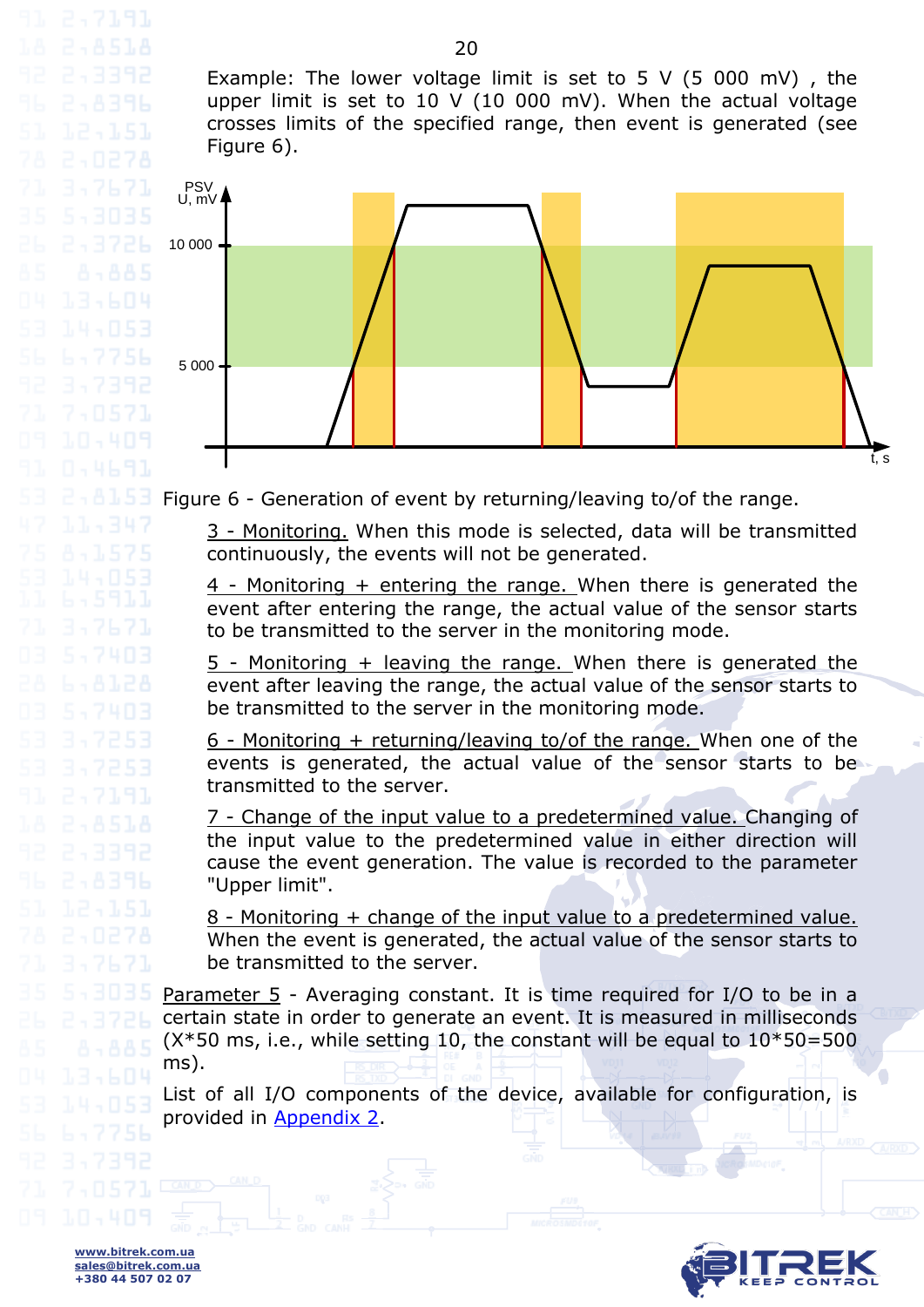#### <span id="page-20-0"></span>*Notifications*

Device can be configured to perform an outgoing voice call at occurrence of certain conditions. Such a condition is a triggering of predetermined I/O element. Voice calls shall be enabled in the general settings of the device. I/O element shall be enabled, configured for one of the events (entry to the range, exit out of the range, entry/exit in/out of the range), its ID shall be defined as a trigger of outgoing call; Phone0 authorized phone number shall be defined.

21

An additional condition includes finding of the device in the coverage area of GSM-operator and sufficient funds in the account. At the absence of coverage the pursuant outgoing call will be postponed until the moment when the device gets into the coverage area. The device performs one attempt to make a voice call, per each trigger.

Setting to configure alerts is provided in the "Security" section in [Appendix 1.](#page-21-0) Authorized phone number Phone0 is recorded in the parameter ID 0261.

In addition to a voice call, the device can send SMS to the authorized phone number when the events occur. ID of I/O element, which is used to send SMS, shall be defined as a trigger for outgoing SMS messages. In addition to the SMS message you can add customized text, where the text length shall not exceed 30 characters in the Latin alphabet.

#### *Roaming options*

<span id="page-20-1"></span>The tracking device "BI-868 TREK HW2" is able to operate in two modes: in the home network mode and in the operating mode with a predetermined list of authorized operators. Operation mode is set with ID 0917 parameter.

In the home network mode (ID 0917 = 0), the device makes attempts to register in a home network of installed SIM-card. List of authorized operators is not used.

Operating with a predetermined list of operators (ID 0917 = 1), the device checks the list of approved operators.

If the list is empty, the device acts like in a mode of operation in a home network.

If the list is not empty, the device scans for available networks. If there are any networks, included in the list of authorized ones, the device makes an attempt to register in one of the authorized networks. After successful registration, the device will be connected to the selected network until it is available. At the loss of network signal the process will be repeated. If the device does not detect the allowed networks enabled in the list, or it is not able to register within the network, it will go to sleep mode within a certain timeout, after which the process will be repeated.

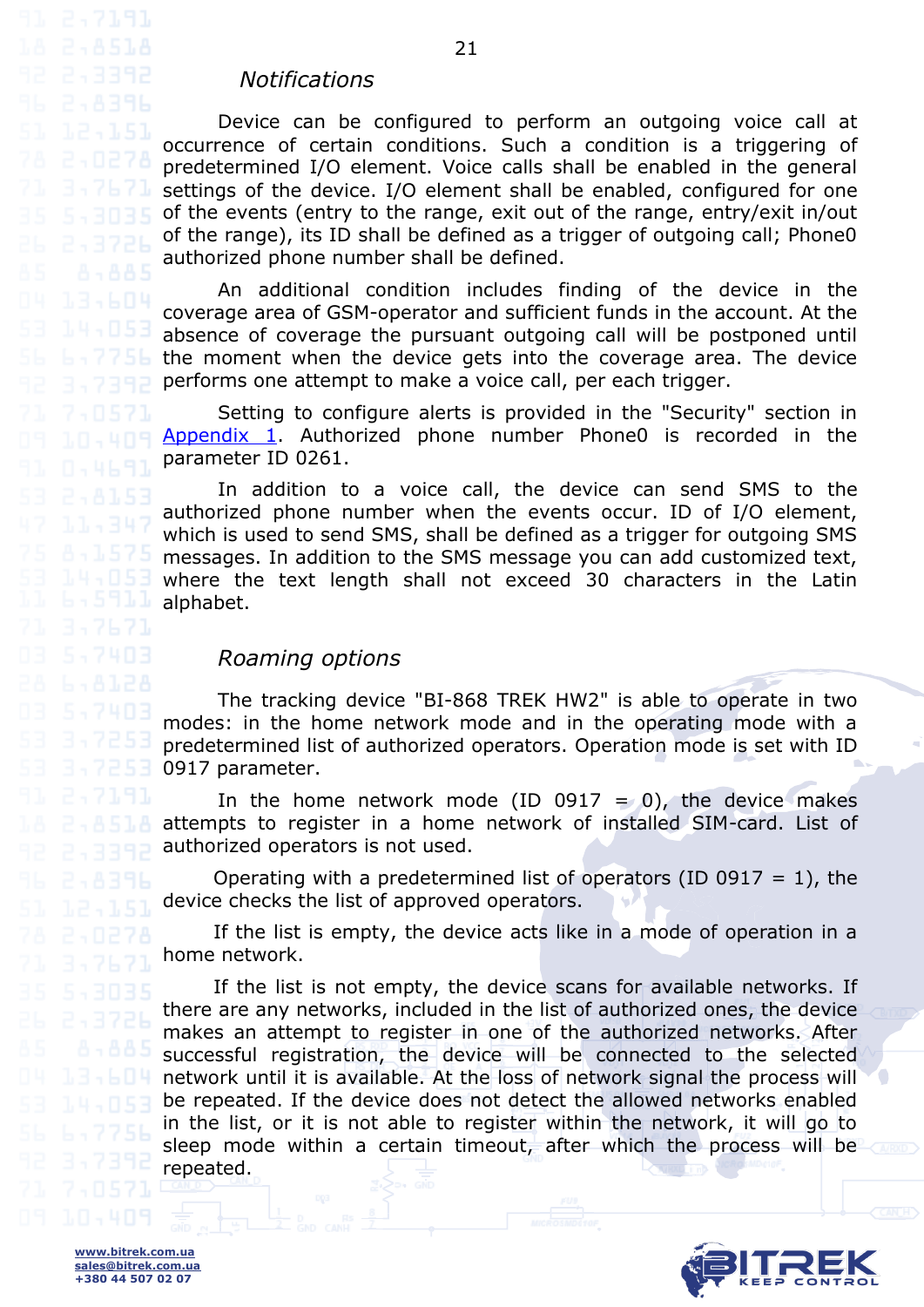## **Appendix 1 - Device parameters**

<span id="page-21-0"></span>

| <b>Name of</b><br>parameter | ID at<br>configuration | <b>Grade of</b><br>parameter | <b>Parameter purpose</b>                                               | <b>Measurement</b><br>unit | <b>Default value</b>           |  |  |  |  |
|-----------------------------|------------------------|------------------------------|------------------------------------------------------------------------|----------------------------|--------------------------------|--|--|--|--|
|                             | <b>Server and GPRS</b> |                              |                                                                        |                            |                                |  |  |  |  |
| ipsHost0                    | 0245                   | string                       | IP or DNS of primary server                                            |                            | 193.193.165.165                |  |  |  |  |
| ipsPort0                    | 0246                   | 2 byte                       | PORT of primary server                                                 |                            | 20127                          |  |  |  |  |
| ipsPass                     | 0211                   | string                       | Password IPS of primary server                                         |                            | 1111                           |  |  |  |  |
| ipsHost1                    | 0188                   | string                       | IP address of backup server                                            |                            | 193.193.165.165                |  |  |  |  |
| ipsPort1                    | 0189                   | 2 byte                       | PORT of backup server                                                  |                            | 20127                          |  |  |  |  |
| ConfServEna                 | 0908                   | 1 byte                       | Operation with the configuration<br>server (0 - disabled, 1 - enabled) |                            | 1                              |  |  |  |  |
| settingsHost                | 0220                   | string                       | IP or DNS of WEB configuration<br>server                               |                            | configurator.bitrek<br>.com.ua |  |  |  |  |
| settingsPort                | 0221                   | 2 byte                       | PORT of WEB configuration server                                       |                            | 55755                          |  |  |  |  |
| settingsTimeOut             | 0222                   | 2 byte                       | Period of connection to WEB<br>configuration server                    | second                     | 900                            |  |  |  |  |
| settingsPass                | 0223                   | string                       | Access password to WEB<br>configuration server                         |                            | 1111                           |  |  |  |  |
| <b>APN</b>                  | 0242                   | string                       | Access point of GPRS                                                   |                            | gps.utel.ua                    |  |  |  |  |

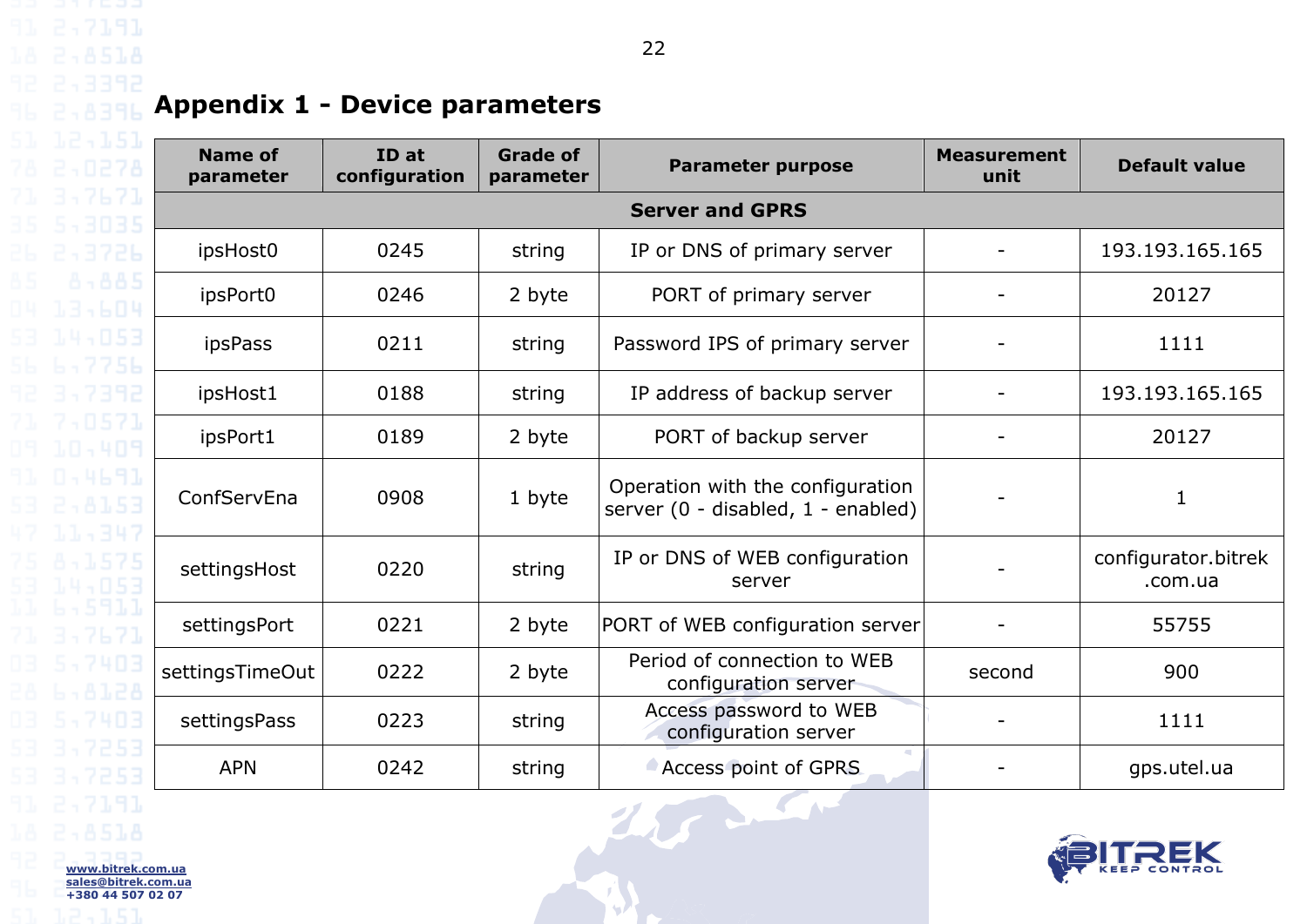| <b>Name of</b><br>parameter       | ID at<br>configuration | <b>Grade of</b><br>parameter | <b>Parameter purpose</b>                                                 | <b>Measurement</b><br>unit | <b>Default value</b> |
|-----------------------------------|------------------------|------------------------------|--------------------------------------------------------------------------|----------------------------|----------------------|
| Usname                            | 0243                   | string                       | Access login of GPRS                                                     | $\overline{\phantom{a}}$   | none                 |
| <b>Uspass</b>                     | 0244                   | string                       | Access password of GPRS                                                  |                            | none                 |
| <b>Connect Try</b><br>Amount      | 0904                   | 1 byte                       | Number of attempts in the series<br>of connection to the server          | pcs                        | 3                    |
| <b>Connect Try</b><br>Interval    | 0905                   | 2 byte                       | Waiting period between the<br>attempts in the series                     | second                     | 60                   |
| <b>Connect Serial</b><br>Interval | 0906                   | 2 byte                       | Period to wait between attempts<br>series                                | second                     | 300                  |
| Switching Host 2<br>Port 2        | 0196                   | 1 byte                       | Permission to use backup server                                          | $\overline{\phantom{a}}$   | $\mathbf 0$          |
| ProtocolType                      | 0241                   | 1 byte                       | Type of data transfer protocol to<br>the server (0 - Teltonika; 1 - IPS) |                            | $\mathbf 0$          |
| GPRSRegTimeout                    | 4018                   | 2 byte                       | GPRS network registration<br>timeout                                     | second                     | 120                  |
| GSMRegTimeout                     | 4019                   | 2 byte                       | GSM network registration timeout                                         | second                     | 120                  |
|                                   |                        |                              | <b>Tracking</b>                                                          |                            |                      |
| Enable Time<br>Period             | 0900                   | 1 byte                       | Permission to record by time                                             | $\overline{\phantom{a}}$   | $\mathbf{1}$         |
| Enable Dist<br>Period             | 0901                   | 1 byte                       | Permission to record by distance                                         |                            | 1                    |
| Enable Angle<br>Period            | 0902                   | 1 byte                       | Permission to record by azimuth                                          |                            | $\mathbf{1}$         |
| Day Period                        | 0903                   | 2 byte                       | Period of readout by time at<br>ignition on                              | second                     | 30                   |
| Night Period                      | 0011                   | 2 byte                       | Period of readout by time at<br>ignition off                             | second                     | 30                   |

Dist Period 0012 2 byte Period of readout by distance m 500

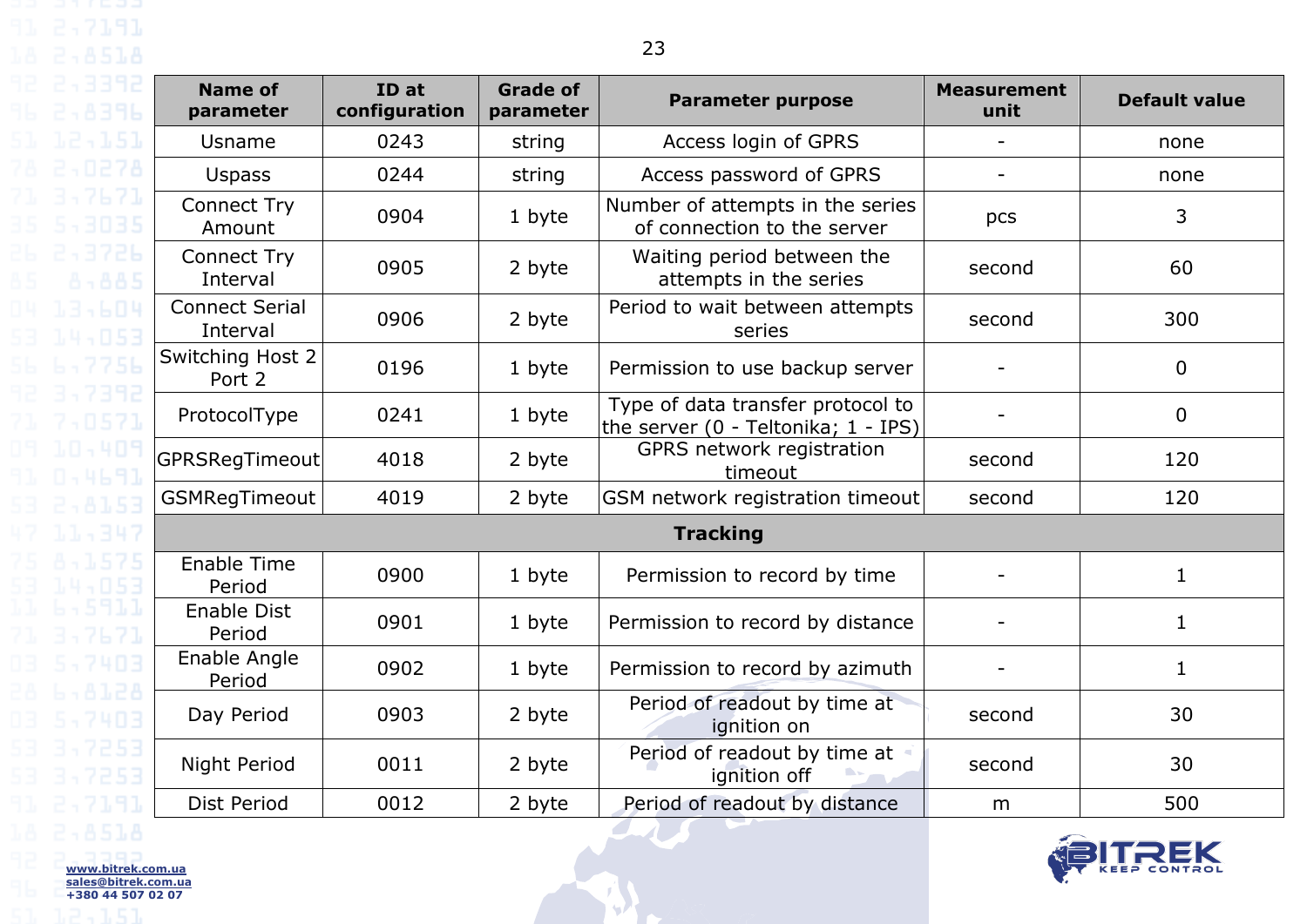| <b>Name of</b><br>parameter  | ID at<br>configuration | <b>Grade of</b><br>parameter | <b>Parameter purpose</b>                                                 | <b>Measurement</b><br>unit | <b>Default value</b> |
|------------------------------|------------------------|------------------------------|--------------------------------------------------------------------------|----------------------------|----------------------|
| Angle Period                 | 0013                   | 2 byte                       | Period of readout by azimuth                                             | degree                     | 10                   |
| Send Period                  | 0270                   | 2 byte                       | Period of data transfer to the<br>server                                 | second                     | 35                   |
| <b>Record Amount</b>         | 0232                   | 1 byte                       | Number of entries in the package                                         | pcs                        | $\mathbf 0$          |
| Send Amount<br>Del           | 0356                   | 1 byte                       | Number of attempts to send data<br>to the server before deletion         | pcs                        | $\overline{3}$       |
| Send Confirm<br>Time         | 0357                   | 1 byte                       | Time to wait for a response from<br>the server                           | second                     | 60                   |
| Delta X                      | 0281                   | 1 byte                       | Angle of deviation of the<br>accelerometer by X axis                     | degree                     | $\overline{3}$       |
| Delta Y                      | 0282                   | 1 byte                       | Angle of deviation of the<br>accelerometer by Y axis                     | degree                     | $\mathfrak{Z}$       |
| Delta Z                      | 0283                   | 1 byte                       | Angle of deviation of the<br>accelerometer by Z axis                     | degree                     | $\mathfrak{Z}$       |
| <b>Start Move</b><br>Timeout | 0284                   | 2 byte                       | Timeout of movement start<br>according to the accelerometer              | $0.1 * sec$                | 50                   |
| <b>Stop Move</b><br>Timeout  | 0285                   | 2 byte                       | Timeout of movement stop<br>according to the accelerometer               | $0.1 * sec$                | 200                  |
| Min_GPS_Speed                | 0918                   | 1 byte                       | Minimum GPS speed for motion<br>detection                                | km/hour                    | 5                    |
| Axel Sleep Enable            | 0911                   | 1 byte                       | GSM-module sleep mode by<br>accelerometer (0 - disabled, 1 -<br>enabled) |                            | $\mathbf 0$          |
|                              |                        |                              |                                                                          |                            | SEK                  |

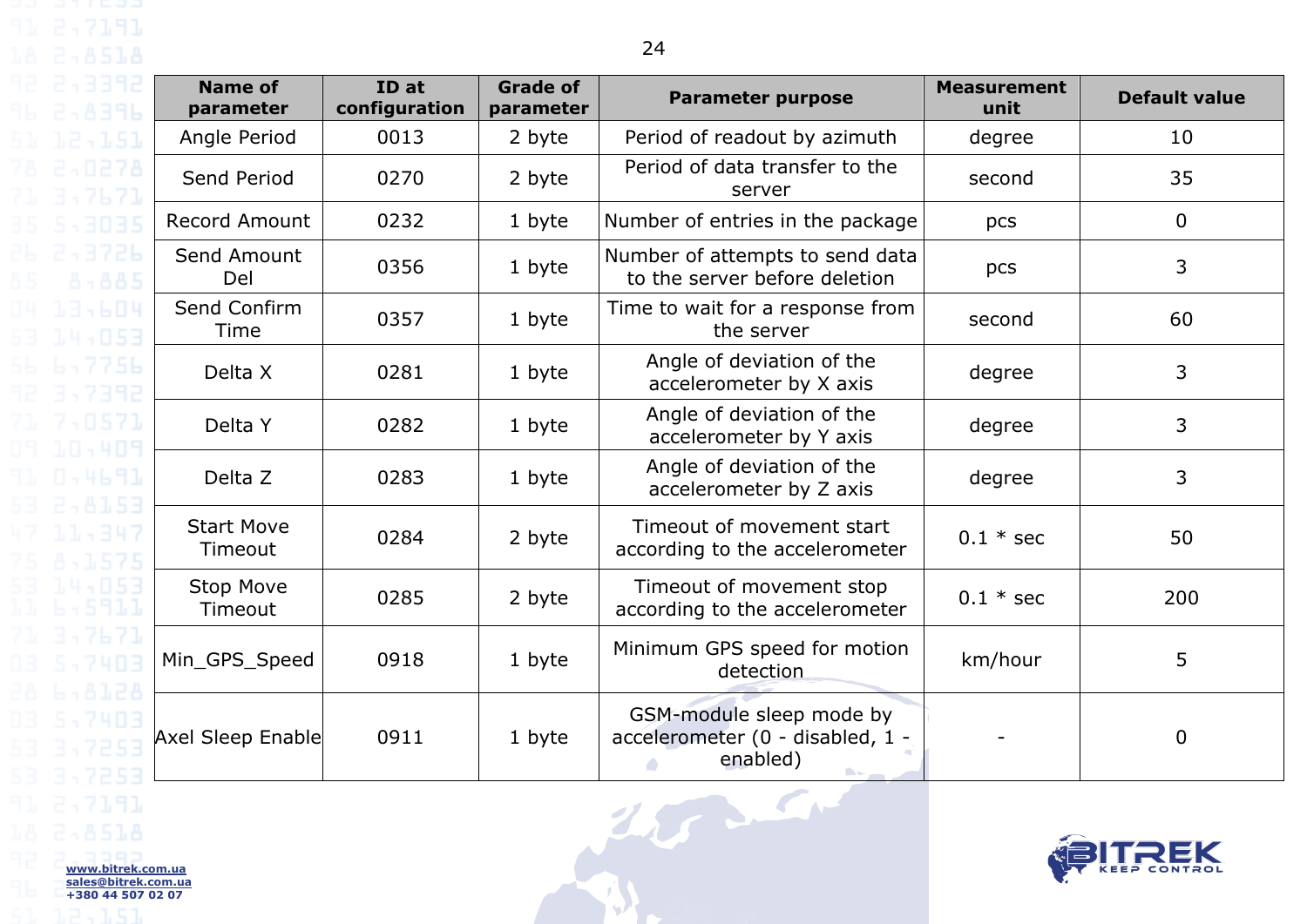13,604

| <b>Name of</b><br>parameter | ID at<br>configuration | <b>Grade of</b><br>parameter | <b>Parameter purpose</b>                                                  | <b>Measurement</b><br>unit   | <b>Default value</b> |  |  |  |
|-----------------------------|------------------------|------------------------------|---------------------------------------------------------------------------|------------------------------|----------------------|--|--|--|
| <b>GPS Sleep Enable</b>     | 0916                   | 1 byte                       | GPS-module sleep mode by<br>accelerometer (0 - disabled, 1 -<br>enabled)) |                              | $\mathbf 0$          |  |  |  |
| Weit_sleep_time<br>out      | 4007                   | 2 byte                       | Timeout to go to sleep mode by<br>accelerometer                           | min                          | 15                   |  |  |  |
| Sleep timeout               | 4008                   | 2 byte                       | Timeout of sleep mode by<br>accelerometer                                 | min                          | 720                  |  |  |  |
| GPS/GNSS                    | 4016                   | 1 byte                       | Type of positioning system used                                           |                              | 3                    |  |  |  |
| <b>Security</b>             |                        |                              |                                                                           |                              |                      |  |  |  |
| Phone <sub>0</sub>          | 0261                   | string                       | Authorized telephone number 0                                             |                              |                      |  |  |  |
| Phone1                      | 0262                   | string                       | Authorized telephone number 1                                             |                              |                      |  |  |  |
| Phone2                      | 0263                   | string                       | Authorized telephone number 2                                             |                              |                      |  |  |  |
| Phone3                      | 0264                   | string                       | Authorized telephone number 3                                             |                              |                      |  |  |  |
| Phone4                      | 0265                   | string                       | Authorized telephone number 4                                             | $\qquad \qquad \blacksquare$ |                      |  |  |  |
| Phone <sub>5</sub>          | 0266                   | string                       | Authorized telephone number 5                                             | $\overline{\phantom{0}}$     |                      |  |  |  |
| Phone <sub>6</sub>          | 0267                   | string                       | Authorized telephone number 6                                             | -                            |                      |  |  |  |
| Phone7                      | 0268                   | string                       | Authorized telephone number 7.                                            |                              |                      |  |  |  |
| Phone <sub>8</sub>          | 0269                   | string                       | Authorized telephone number 8                                             |                              |                      |  |  |  |

T STATE

**AF** 

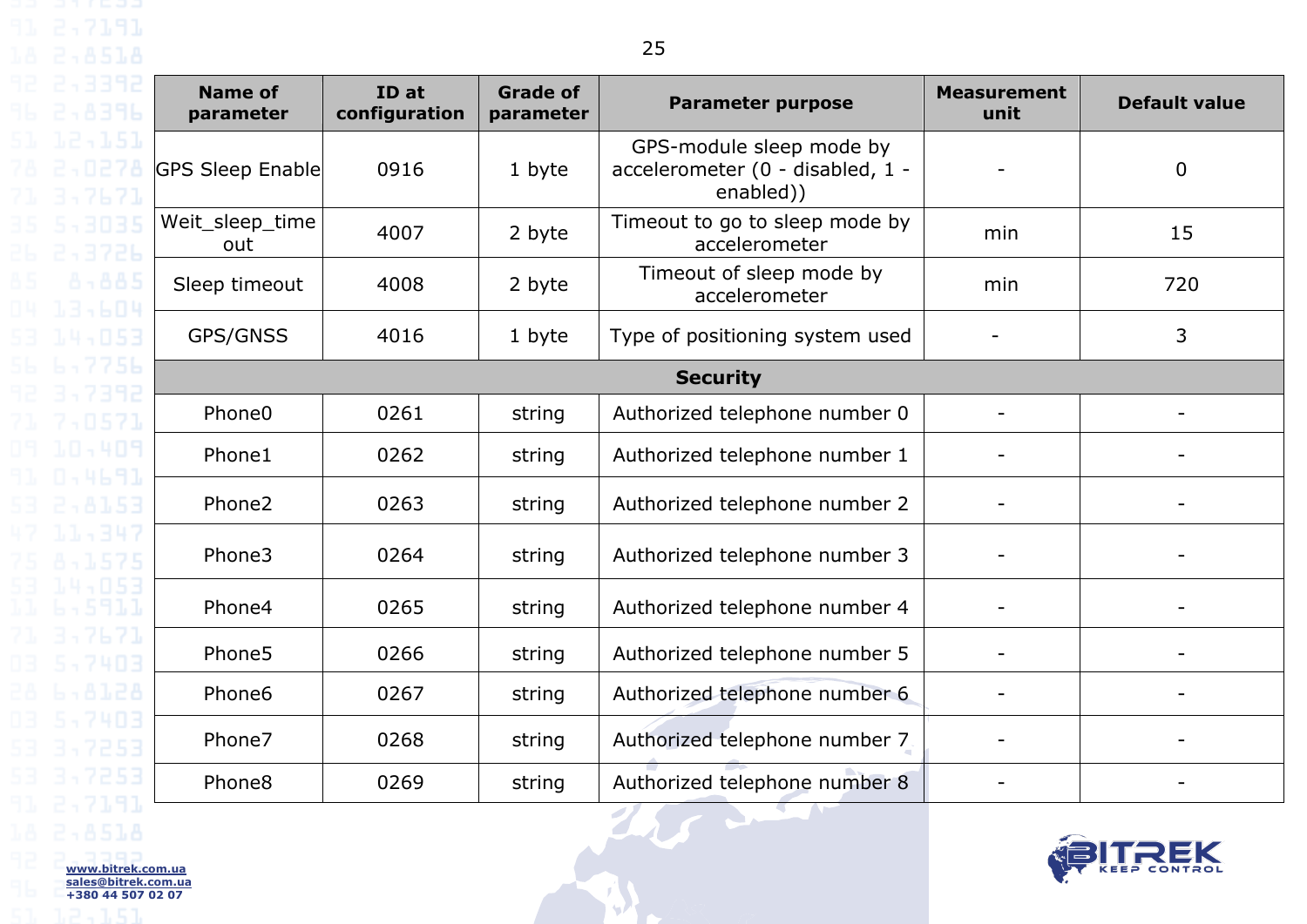| <b>Name of</b><br>parameter | ID at<br>configuration | <b>Grade of</b><br>parameter | <b>Parameter purpose</b>                                                      | <b>Measurement</b><br>unit | <b>Default value</b> |  |
|-----------------------------|------------------------|------------------------------|-------------------------------------------------------------------------------|----------------------------|----------------------|--|
| <b>SMS Login</b>            | 0252                   | string                       | Access login by SMS                                                           |                            |                      |  |
| <b>SMS Password</b>         | 0253                   | string                       | Access password by SMS                                                        |                            |                      |  |
| <b>DevicePIN</b>            | 0910                   | string                       | Access password to the device                                                 | $\overline{\phantom{0}}$   | 11111                |  |
| SIM PIN                     | 0818                   | 1 byte                       | Installation of PIN-code of SIM-<br>card operator                             |                            |                      |  |
|                             |                        |                              | <b>Jamming</b>                                                                |                            |                      |  |
| Jamming Level               | 0806                   | 1 byte                       | Level of detection of jamming<br>event                                        | c.u.                       | 80                   |  |
| JammingEna                  | 0807                   | 1 byte                       | Permission to send SMS about<br>jamming (0 - disabled, 1 -<br>enabled)        |                            | $\overline{0}$       |  |
| <b>Service</b>              |                        |                              |                                                                               |                            |                      |  |
| <b>Reboot Per</b>           | 0186                   | 1 byte                       | Period of the regular reboot of the<br>device                                 | hour                       | 24                   |  |
| Reboot Type                 | 0187                   | 1 byte                       | Type of device reset (0 - full, 1 -<br>only modem)                            |                            | $\mathbf 0$          |  |
| ErrSatNum                   | 0992                   | 1 byte                       | Authorization to set the number<br>of satellites at the loss of GPS<br>signal | pcs                        | $\mathbf 0$          |  |
| ringNum                     | 0912                   | 1 byte                       | Number of rings before automatic<br>response (to check the SIM-card)          | pcs                        | 3                    |  |

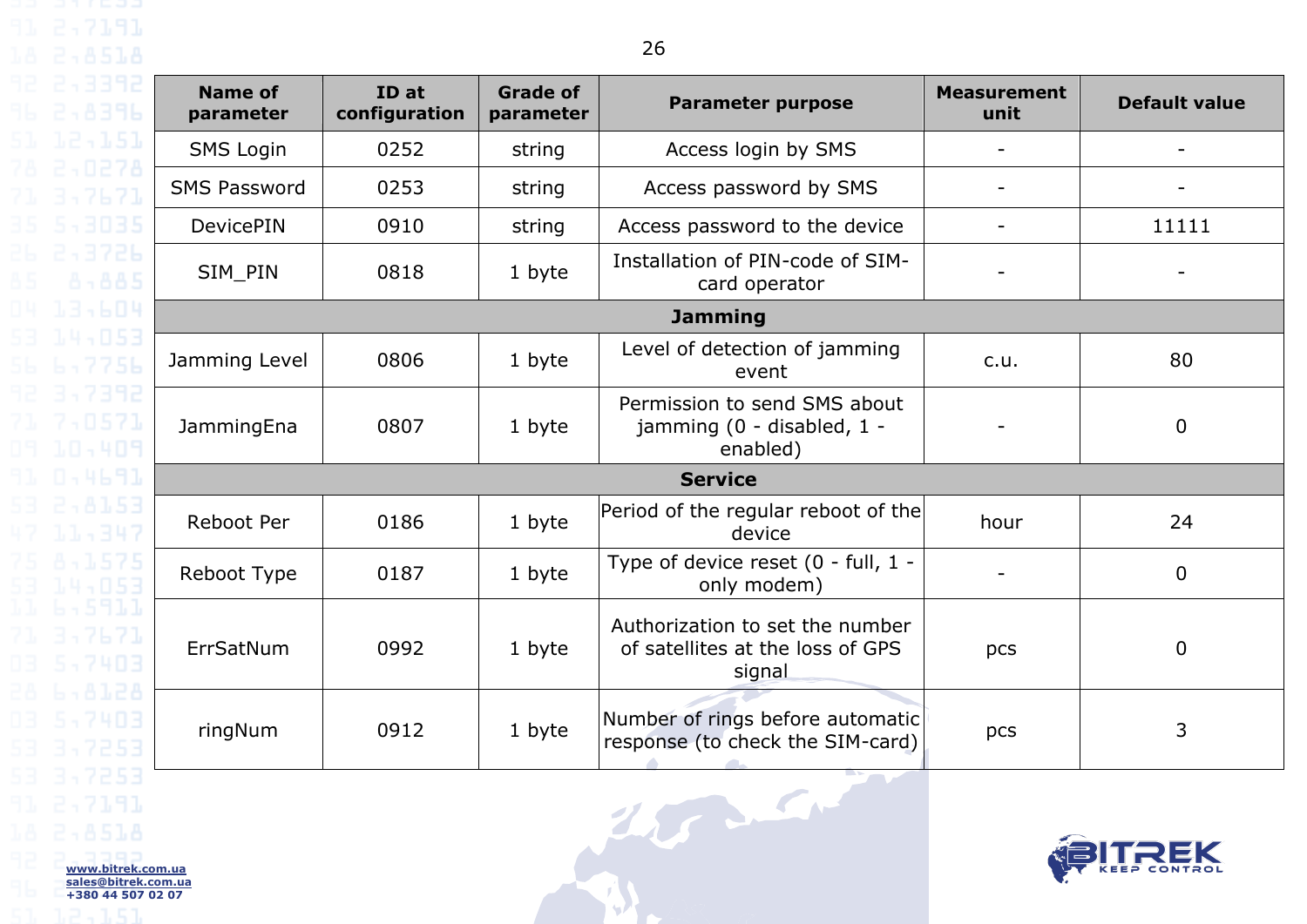| <b>Name of</b><br>parameter | ID at<br>configuration | <b>Grade of</b><br>parameter | <b>Parameter purpose</b>                                                                          | <b>Measurement</b><br>unit | <b>Default value</b> |  |  |  |
|-----------------------------|------------------------|------------------------------|---------------------------------------------------------------------------------------------------|----------------------------|----------------------|--|--|--|
| GPRS_stayalive              | 0907                   | 2 byte                       | <b>GPRS</b> session lifetime                                                                      | min.                       | 480                  |  |  |  |
|                             | <b>Notification</b>    |                              |                                                                                                   |                            |                      |  |  |  |
| RingEnable                  | 0913                   | 1 byte                       | Authorization of outgoing voice<br>calls                                                          |                            | $\overline{0}$       |  |  |  |
| OutCallTrigger              | 0914                   | 2 byte                       | ID of I/O element - trigger of an<br>outgoing voice call                                          |                            |                      |  |  |  |
| SMSTrigger                  | 0816                   | 2 byte                       | ID of I/O element - trigger to<br>send an SMS to authorized phone<br>number when the events occur |                            |                      |  |  |  |
| <b>SMSText</b>              | 0817                   | string                       | Text added to the SMS (no more<br>than 30 characters in the Latin<br>alphabet)                    |                            |                      |  |  |  |
| Roaming                     |                        |                              |                                                                                                   |                            |                      |  |  |  |
| Operator<br>selection       | 0917                   | 1 byte                       | Operator selection mode                                                                           |                            | $\mathbf 0$          |  |  |  |
| UsipTable                   | 00200057               | string                       | List of codes of authorized<br>operators                                                          |                            |                      |  |  |  |
| <b>UsAPNTable</b>           | 00600097               | string                       | List of APN of authorized<br>operators                                                            |                            |                      |  |  |  |
| UsLoginTable                | 01000137               | string                       | List of GPRS logins of authorized<br>operators                                                    |                            |                      |  |  |  |
| UsPassTable                 | 01400177               | string                       | List of GPRS passwords of<br>authorized operators                                                 |                            |                      |  |  |  |
|                             |                        |                              |                                                                                                   |                            |                      |  |  |  |

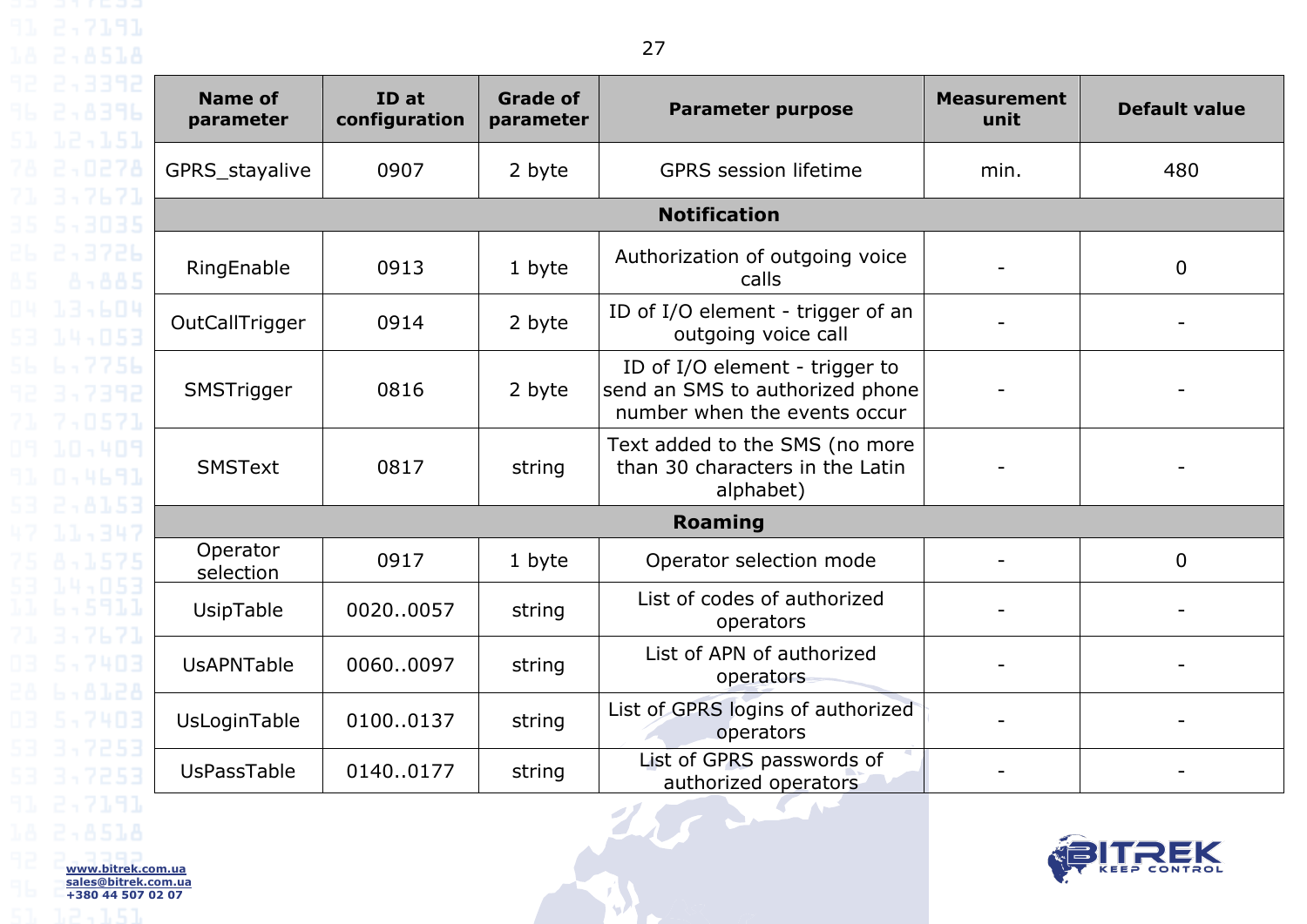| <b>Name of</b><br>parameter | ID at<br>configuration              | <b>Grade of</b><br>parameter | <b>Parameter purpose</b>                                                             | <b>Measurement</b><br>unit | <b>Default value</b> |  |  |
|-----------------------------|-------------------------------------|------------------------------|--------------------------------------------------------------------------------------|----------------------------|----------------------|--|--|
|                             | Parameters for I/O elements setting |                              |                                                                                      |                            |                      |  |  |
| K AIN1                      | 0957                                | 2 byte                       | Kalman coefficient for the analog<br>input No. 1 filtering $(1 - off; 2 -$<br>65535) | c.u.                       | 19                   |  |  |
| K AIN2                      | 0958                                | 2 byte                       | Kalman coefficient for the analog<br>input No. 2 filtering $(1 - off; 2 -$<br>65535) | c.u.                       | 19                   |  |  |
| Ain1Per                     | 0959                                | 1 byte                       | Coefficient of median filtering for<br>analog input No. 1 (from 1 to<br>256)         | c.u.                       | 19                   |  |  |
| Ain2Per                     | 0980                                | 1 byte                       | Coefficient of median filtering for<br>analog input No. 2 (from 1 to<br>256)         | c.u.                       | 19                   |  |  |

28

<span id="page-27-0"></span>Los Cristian

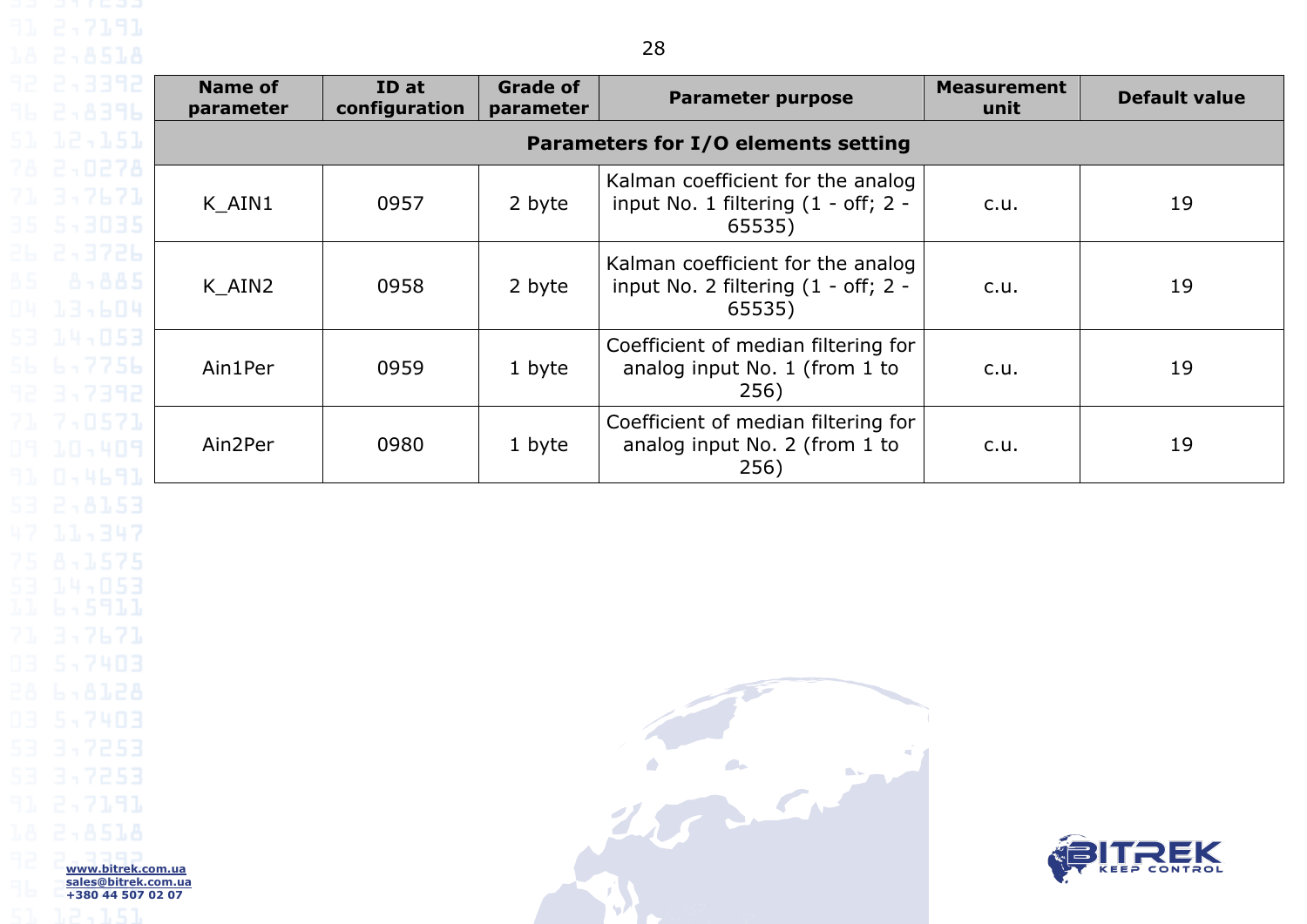# **Appendix 2 - List of I/O elements**

**www.bitrek.com.ua sales@bitrek.com.ua +380 44 507 02 07**

<span id="page-28-0"></span>

| No.                     | <b>Name of</b><br>parameter | ID at<br>transmission | ID at configuration           | <b>Purpose</b>                                                                                                                                                                                                                                   |
|-------------------------|-----------------------------|-----------------------|-------------------------------|--------------------------------------------------------------------------------------------------------------------------------------------------------------------------------------------------------------------------------------------------|
| $\mathbf{1}$            | <b>PSV</b>                  | 66                    | 0410/0411/0412/0413/0414/0415 | Power supply voltage                                                                                                                                                                                                                             |
| $\overline{2}$          | <b>VBAT</b>                 | 67                    | 0420/0421/0422/0423/0424/0425 | Internal battery voltage                                                                                                                                                                                                                         |
| 3                       | PCB_Temp                    | 70                    | 0440/0441/0442/0443/0444/0445 | Device temperature                                                                                                                                                                                                                               |
| 4                       | GPSSpeed                    | 24                    | 0490/0491/0492/0493/0494/0495 | Speed by GPS                                                                                                                                                                                                                                     |
| 5                       | Movement                    | 240                   | 0510/0511/0512/0513/0514/0515 | State of motion<br>Possible values: 0, 1, 2, 3<br>0 - no movement;<br>1 - motion detected by accelerometer;<br>2 - motion detected by GPS (more than 10<br>km/h speed detected over 10 sec);<br>3 - motion detected by accelerometer and<br>GPS. |
| 6                       | realOdometr                 | 199                   | 0500/0501/0502/0503/0504/0505 | Relative odometer                                                                                                                                                                                                                                |
| $\overline{\mathbf{z}}$ | Odometr                     | 200                   | 0710/0711/0712/0713/0714/0715 | Absolute odometer                                                                                                                                                                                                                                |
| 8                       | GPSPower                    | 69                    | 0450/0451/0452/0453/0454/0455 | Availability of GPS-signal                                                                                                                                                                                                                       |
| 9                       | <b>GSMCSQ</b>               | 21                    | 0470/0471/0472/0473/0474/0475 | Level of GSM signal                                                                                                                                                                                                                              |
| 10                      | OperCode                    | 111                   | 0680/0681/0682/0683/0684/0685 | Operator code                                                                                                                                                                                                                                    |
| 11                      | ModemStat                   | 117                   | 0750/0751/0752/0753/0754/0755 | Modem status<br>0 - not active;<br>$1 - active;$                                                                                                                                                                                                 |
| trek.com.ua             |                             |                       |                               |                                                                                                                                                                                                                                                  |



29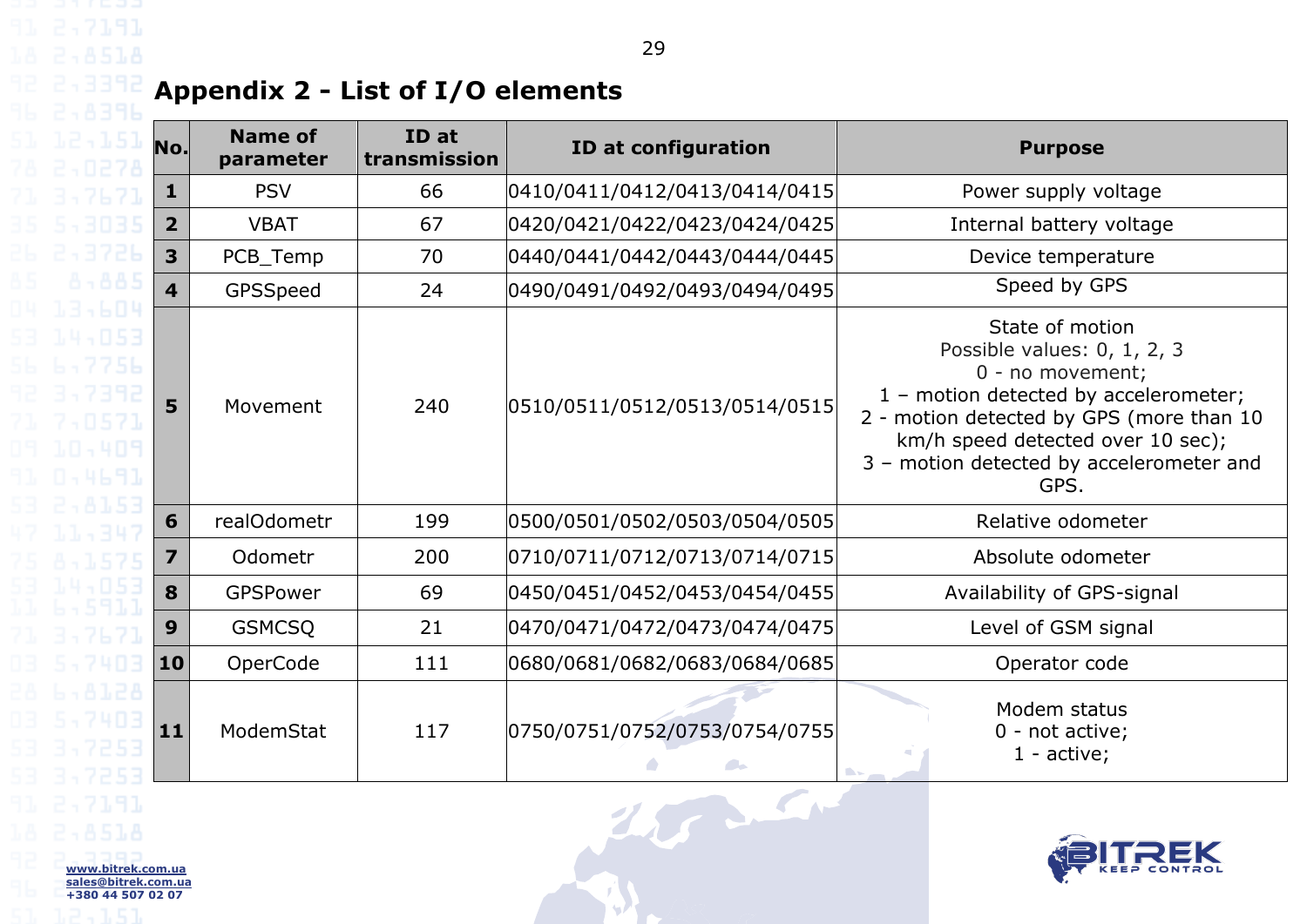| 2,3392<br>2,8396                                                                   | No. | <b>Name of</b><br>parameter | ID at<br>transmission | ID at configuration                                           | <b>Purpose</b>                                                                                                                                                                                                                                  |
|------------------------------------------------------------------------------------|-----|-----------------------------|-----------------------|---------------------------------------------------------------|-------------------------------------------------------------------------------------------------------------------------------------------------------------------------------------------------------------------------------------------------|
| 12,151<br>2,0278<br>3,7671<br>5,3035<br>2,3726<br>8.885<br>13,604                  | 12  | <b>GSM Stat</b>             | 118                   | 0760/0761/0762/0763/0764/0765                                 | Registration status in the GSM network<br>0 - not registered and not searching for<br>carriers;<br>1 - home network;<br>2 - not registered, but searching for carriers;<br>3 - registration disabled;<br>4 - status unknown;<br>5 - roaming;    |
| 14,053<br>6,7756<br>3,7392<br>7,0571<br>10,409<br>0.4691<br>2,8153                 | 13  | GPRS net stat               | 119                   | 0770/0771/0772/0773/0774/0775                                 | Registration status in the GPRS network<br>0 - not registered and not searching for<br>carriers;<br>1 - home network;<br>2 - not registered, but searching for carriers;<br>3 - registration disabled;<br>4 - status unknown;<br>$5 - roaming;$ |
| 11,347<br>8.157<br>14,853<br>-5911                                                 | 14  | <b>GPRS</b> content<br>stat | 120                   | 0780/0781/0782/0783/0784/0785                                 | Activation status of GPRS content<br>0 - not activated;<br>$1$ - activated;                                                                                                                                                                     |
| 3,7671<br>5,7403<br>6.8128<br>5,7403                                               | 15  | SIM stat                    | 121                   | 0790/0791/0792/0793/0794/0795<br><b>Contract</b><br>$\bullet$ | Transfer of SIM-card status<br>0 - no SIM detected;<br>1 - SIM detected;<br>$2 - SIM$ detected, but not ready;<br>3 - SIM detected and ready;<br><b>Designation</b>                                                                             |
| 2.8518<br>www.bitrek.com.ua<br>sales@bitrek.com.ua<br>+380 44 507 02 07<br>1. E.T. |     |                             |                       |                                                               |                                                                                                                                                                                                                                                 |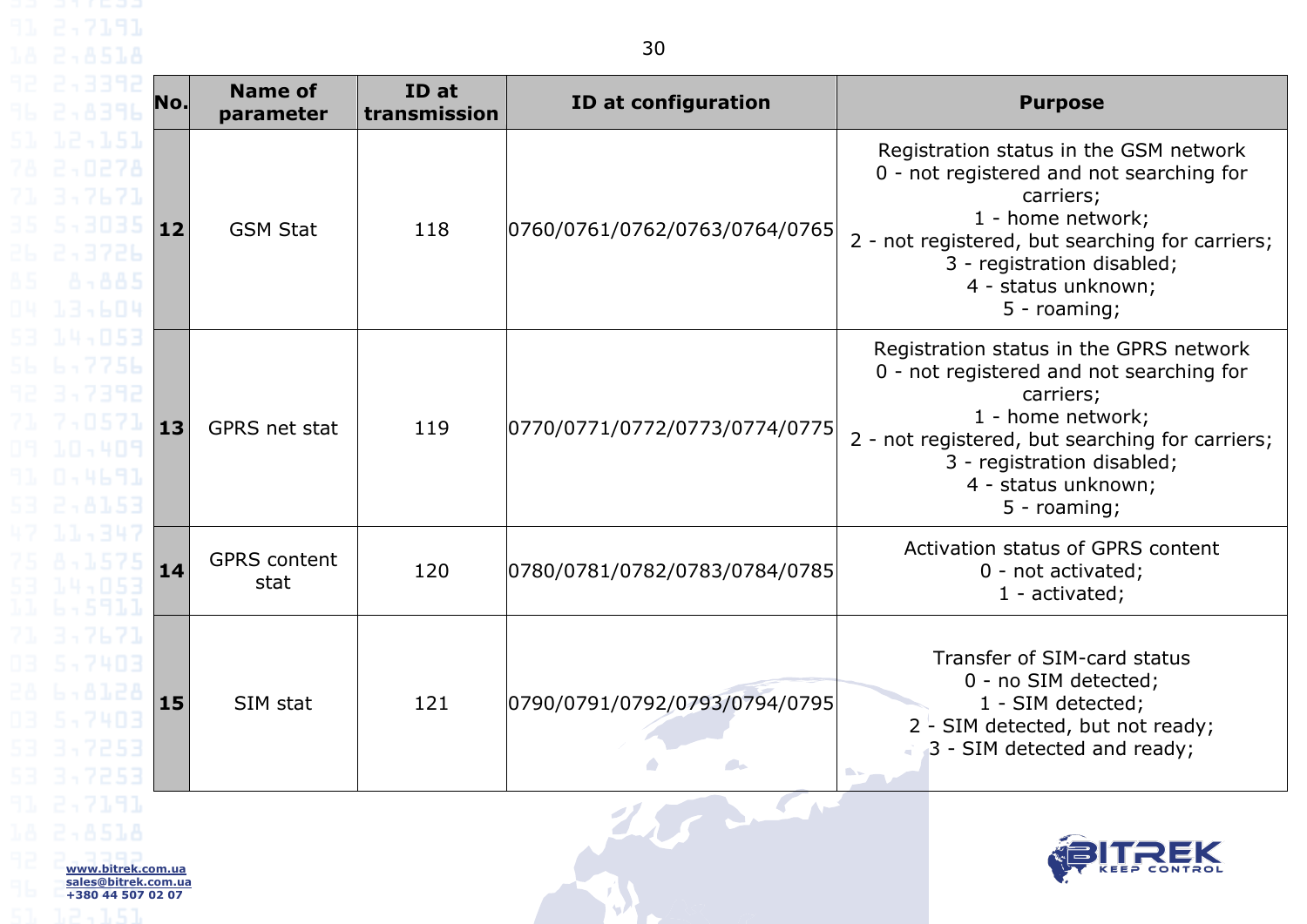| $\overline{\mathsf{No}}$ . | <b>Name of</b><br>parameter | ID at<br>transmission | <b>ID at configuration</b>    | <b>Purpose</b>                           |
|----------------------------|-----------------------------|-----------------------|-------------------------------|------------------------------------------|
| <b>16</b>                  | dHigh1                      | 5                     | 0540/0541/0542/0543/0544/0545 | Discrete input with active "1" No. 1     |
| $17$                       | AIN 1                       | 9                     | 0300/0301/0302/0303/0304/0305 | Analog input No. 1                       |
| 18                         | AIN <sub>2</sub>            | 10                    | 0310/0311/0312/0313/0314/0315 | Analog input No. 2                       |
| <b>19</b>                  | Jamming                     | 141                   | 0940/0941/0942/0943/0944/0945 | Status of GSM signal jamming             |
| 20                         | axesX                       | 114                   | 0720/0721/0722/0723/0724/0725 | Value of acceleration by X axis          |
| 21                         | axesY                       | 115                   | 0730/0731/0732/0733/0734/0735 | Value of acceleration by Y axis          |
| 22                         | axesZ                       | 116                   | 0740/0741/0742/0743/0744/0745 | Value of acceleration by Z axis          |
| 23                         | ecoAccel                    | 44                    | 0960/0961/0962/0963/0964/0965 | Value of acceleration of motion*         |
| 24                         | ecoBrake                    | 45                    | 0970/0971/0972/0973/0974/0975 | Value of acceleration of braking*        |
| 25                         | ecoCrn                      | 47                    | 5450/5451/5452/5453/5454/5455 | Value of corner acceleration*            |
| 26                         | <b>HDOP</b>                 | 122                   | 0800/0801/0802/0803/0804/0805 | Reduced accuracy in the horizontal plane |
| 27                         | <b>iMCC</b>                 | mcc                   | 4010/4011/4012/4013/4014/4015 | Positioning by base stations*            |
| 28                         | <b>iMNC</b>                 | mnc                   | 4020/4021/4022/4023/4024/4025 | Positioning by base stations*            |
| 29                         | <b>iLAC</b>                 | lac                   | 4030/4031/4032/4033/4034/4035 | Positioning by base stations*            |

**30** iCellID cell id  $|4040/4041/4042/4043/4044/4045|$  Positioning by base stations\* **31** Rx level  $\left| \right|$  rx level  $\left| \right|$  4050/4051/4052/4053/4054/4055 Positioning by base stations\* **32** rebootCnt 46 5010/5011/5012/5013/5014/5015 Device reboot counter

**33** Socket stat 177 5030/5031/5032/5033/5034/5035 Status of server connection socket

*Note\*:*

**www.bitrek.com.ua sales@bitrek.com.ua +380 44 507 02 07**

*Function to determine the location by the base stations is available only when devices operate by Wialon IPS protocol.*

*When using the Wialon IPS protocol, the values of the parameters id\_Send 44, 45, 47 are transferred in "g" When using the Teltonika protocol, the values of the parameters id\_Send 44, 45, 47 are transferred in "g \* 100"*

*The Eco Driving algorithm is supported by devices version 868v5 and higher*